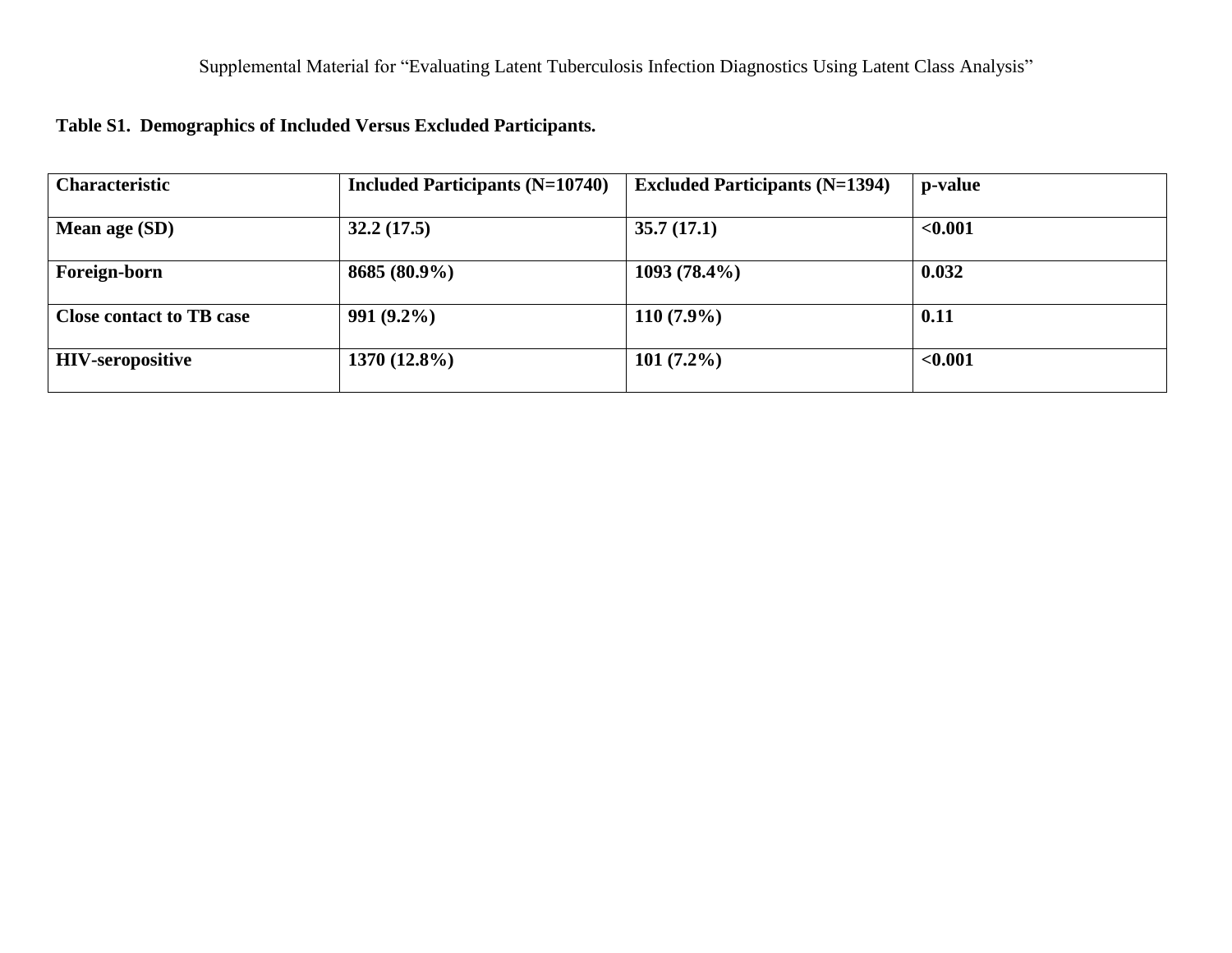**Table S2.** Data Used to Calculate Prior Estimates of Sensitivity for the Tuberculin Skin Test and Interferon-γ Release (IGRA) Assays, with

Progression to Active Tuberculosis as the Reference Standard.

| <b>Study</b>                                                  | Group at<br><b>High Risk</b>            | Country                                   | Yr(s)            | <b>Duration of</b><br>Follow-Up, | <b>Total</b><br>Subjects,                  | <b>Positive</b><br>QFT, No. | <b>Progressed to</b><br>Active TB, No.                                 | <b>QFT Sensitivity</b><br>for All Cases of | Positive<br>TSPOT, No. | <b>Progressed to</b><br>Active TB, No.,                           | <b>TSPOT Sensitivity</b><br>for All Cases of |
|---------------------------------------------------------------|-----------------------------------------|-------------------------------------------|------------------|----------------------------------|--------------------------------------------|-----------------------------|------------------------------------------------------------------------|--------------------------------------------|------------------------|-------------------------------------------------------------------|----------------------------------------------|
|                                                               |                                         |                                           |                  | <b>Yrs</b>                       | No.                                        | (%)                         | (9/0)                                                                  | Active TB $(\% )$                          | (9/0)                  | (%)                                                               | Active TB $(\% )$                            |
| Zellweger et<br>al. AJRCCM<br>2015 <sup>1</sup>               | TB contacts                             | Low<br>incidence<br>European<br>countries | $2009 -$<br>2011 | $\leq$ 2.5                       | 5,020<br>3895 QFT<br>1,125<br><b>TSPOT</b> | 1,068/3,895<br>(27.4)       | $14/421$ (3.3) w/o<br>prev therapy<br>$3/481$ (0.6) w/<br>prev therapy | 17/20(85.0)                                | 299/1125<br>(26.6)     | $2/73$ (2.7) w/o prev<br>therapy<br>$0/208$ (0) w/prev<br>therapy | 2/4(50.0)                                    |
| Diel et al.<br><b>AJRCCM</b><br>$2008$ $^2$                   | TB contacts                             | Germany                                   | $2005 -$<br>2006 | $\overline{c}$                   | 601                                        | 66(11.0)                    | 6/41(14.6)                                                             | 6/6(100)                                   | N/A                    | N/A                                                               | N/A                                          |
| Diel et al.<br><b>AJRCCM</b><br>2011 <sup>3</sup><br>(update) | TB contacts                             | Germany                                   | $2005 -$<br>2008 | $\overline{4}$                   | 954                                        | 198(20.8)                   | 19/147 (12.9)                                                          | 19/19(100)                                 | N/A                    | N/A                                                               | N/A                                          |
| Hill et al.<br>PLoS One<br>$2008$ $^4\,$                      | TB contacts                             | Gambia                                    | $2002 -$<br>2004 | $\overline{c}$                   | 2348                                       | N/A                         | N/A                                                                    | N/A                                        | 649/1736<br>(37.4)     | 11/649(1.7)                                                       | 11/21(52.4)                                  |
| Kik et al.<br>Eur Respir J<br>2010 <sup>5</sup>               | TB contacts                             | The<br>Netherlands                        | $2005 -$<br>2007 | $\overline{c}$                   | 339                                        | 178/327<br>(54.4)           | 5/178(2.8)                                                             | 5/8(62.5)                                  | 181/299(60.5)          | 6/181(3.3)                                                        | $6/8$ (75.0)                                 |
| Lienhardt et<br>al., PLoS<br>One 2010 <sup>6</sup>            | TB contacts                             | Senegal                                   | $2004 -$<br>2006 | 2                                | 2679                                       | N/A                         | N/A                                                                    | N/A                                        | 544/952 (57.1)         | 17/544(3.1)                                                       | 17/23(73.9)                                  |
| Yoshiyama<br>et al. IJTLD<br>2010 <sup>7</sup>                | TB contacts                             | Japan                                     | $2003-$<br>2005  | $\overline{2}$                   | 3102                                       | 419/3,102<br>(13.5)         | 20/419 (4.8)                                                           | 20/39(51.3)                                | N/A                    | N/A                                                               | N/A                                          |
| Higuchi et<br>al. Resp<br>2007 <sup>8</sup>                   | TB contacts<br>(students)               | Japan                                     | 2002             | $\overline{3.5}$                 | 349                                        | 4/88(4.5)                   | 0/4(0)                                                                 | N/A                                        | N/A                    | N/A                                                               | N/A                                          |
| Bradshaw et<br>al. PLoS One<br>2011 <sup>9</sup>              | TB contacts<br>(health care<br>workers) | Ireland                                   | 2007             | 3                                | 389                                        | 37/389<br>(9.5)             | 0/37(0)                                                                | N/A                                        | N/A                    | N/A                                                               | N/A                                          |
| Song et al.<br><b>Chest 2012</b>                              | TB contacts<br>(high                    | Korea                                     | 2007             | $\overline{c}$                   | 1,826                                      | 203/270<br>$(75.2)$ , but   | 11/203(5.4)                                                            | 11/11(100)                                 | N/A                    | N/A                                                               | N/A                                          |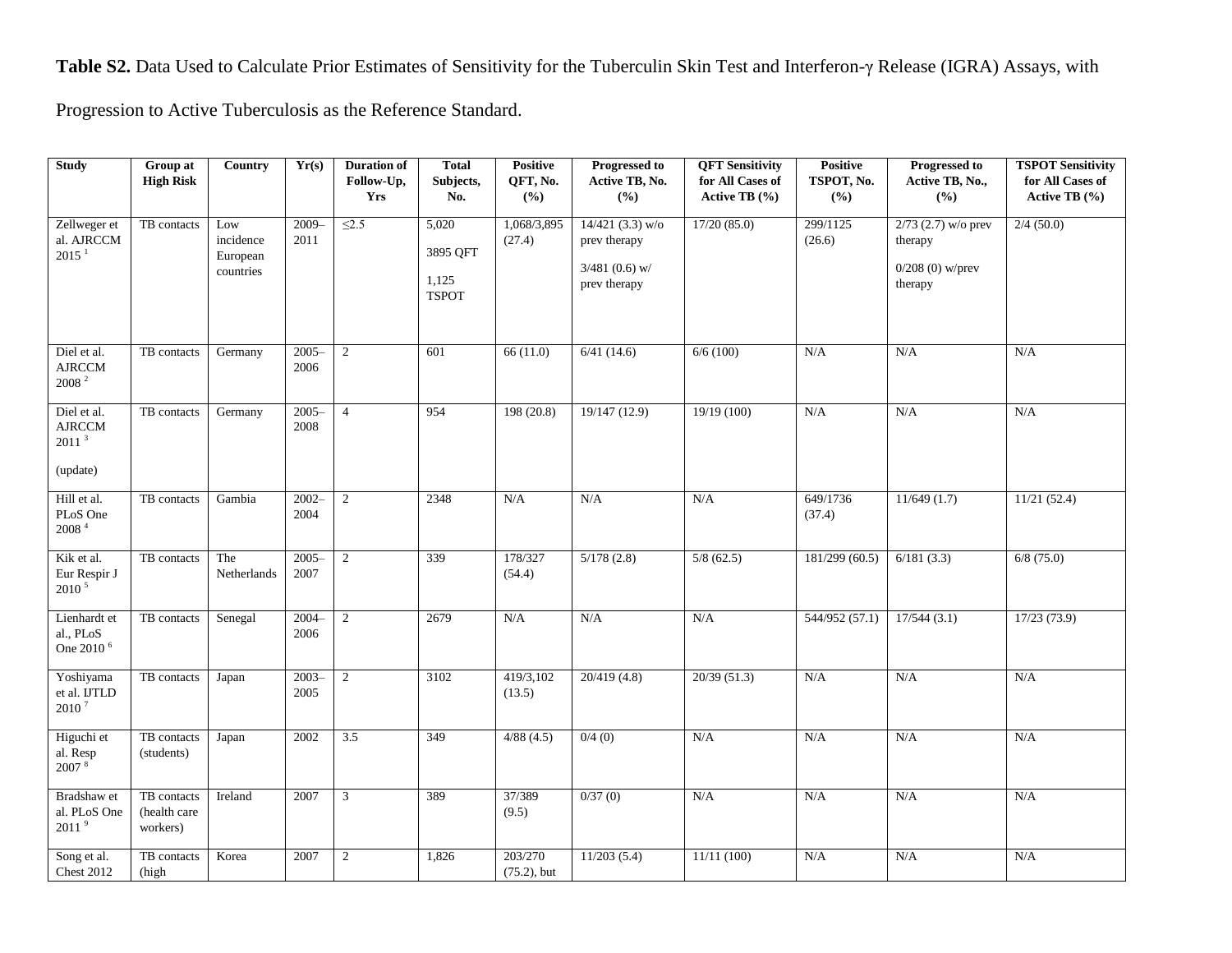| <b>Study</b>                                                    | Group at<br><b>High Risk</b>                         | <b>Country</b>              | Yr(s)              | <b>Duration of</b><br>Follow-Up,<br>Yrs | <b>Total</b><br>Subjects,<br>No. | <b>Positive</b><br>QFT, No.<br>(%)                                                   | <b>Progressed to</b><br>Active TB, No.<br>(%) | <b>QFT</b> Sensitivity<br>for All Cases of<br>Active TB (%) | Positive<br>TSPOT, No.<br>(%) | <b>Progressed to</b><br>Active TB, No.,<br>(%) | <b>TSPOT Sensitivity</b><br>for All Cases of<br>Active TB (%) |
|-----------------------------------------------------------------|------------------------------------------------------|-----------------------------|--------------------|-----------------------------------------|----------------------------------|--------------------------------------------------------------------------------------|-----------------------------------------------|-------------------------------------------------------------|-------------------------------|------------------------------------------------|---------------------------------------------------------------|
| 10                                                              | school)                                              |                             |                    |                                         |                                  | only IGRA<br>tested<br>among<br>270/1,826<br>$(14.8)$ with<br>positive<br><b>TST</b> |                                               |                                                             |                               |                                                |                                                               |
| Bakir et al.<br>Ann Intern<br>Med $2008$ $^{\rm 11}$            | Children<br>TB contacts<br>$(aged 1-16)$<br>yrs)     | Turkey                      | $2002 -$<br>2004   | 1.3                                     | 908                              | $\rm N/A$                                                                            | N/A                                           | N/A                                                         | 381 (42.0)                    | 11/381(2.9)                                    | 11/15(73.3)                                                   |
| Kruczak et<br>al. Scand J<br>Infect dis<br>$2014$ <sup>12</sup> | Homeless,<br>TB<br>contacts,<br>low risk<br>groups   | Krakow,<br>Poland           | $2007 -$<br>2009   | $4 - 5$                                 | 785                              | 211/779<br>(27.1)                                                                    | 8/211(3.8)                                    | 8/12(66.7)                                                  | ${\bf N/A}$                   | ${\bf N/A}$                                    | N/A                                                           |
| Pullar et al.<br>${\rm BMC}$ ID<br>$2014^{13}$                  | HIV-<br>positive<br>adults                           | Norway                      | $2009 -$<br>2010   | $\overline{2}$                          | 304                              | 77/298<br>(25.8)                                                                     | 0/77(0)                                       | N/A                                                         | 29/117 (24.8)                 | 0/29(0)                                        | N/A                                                           |
| Santin et al.<br>Diagn Micro<br>Infect Dis<br>$2011^{14}$       | HIV-<br>positive<br>adults                           | Spain                       | $2007 -$<br>2009   | $\sim$ 2                                | 135                              | 13/135<br>(9.6)                                                                      | 0/13(0)                                       | N/A                                                         | N/A                           | N/A                                            | N/A                                                           |
| Aichelburg<br>et al. CID<br>$2009$ <sup>15</sup>                | $HIV-$<br>positive<br>adults                         | Austria                     | $2006 -$<br>2007   | $19 \text{ mos}$ .                      | 830                              | 44(5.3)                                                                              | 3/36(8.3)                                     | 3/3(100)                                                    | ${\bf N/A}$                   | ${\bf N/A}$                                    | $\rm N/A$                                                     |
| Jonnalagadd<br>a et al. J Inf<br>Dis 2010 <sup>16</sup>         | HIV-<br>positive<br>pregnant<br>women                | Kenya                       | 1999-<br>2005      | $\overline{2}$                          | 333                              | N/A                                                                                  | N/A                                           | N/A                                                         | 120/281 (42.7)                | 6/110(5.5)                                     | 6/9(66.7)                                                     |
| Lange et al.<br><b>IJTLD 2012</b><br>17                         | Immuno-<br>compromis<br>ed (only<br>11% HIV)         | Germany                     | $2006 -$<br>2007   | 28 mos.                                 | 460                              | 38(8.3)                                                                              | 1/38(2.6)                                     | 1/1(100)                                                    | N/A                           | N/A                                            | N/A                                                           |
| Sester et al.<br>AJRCCM<br>$2014^{18}$                          | -Immuno<br>compromis<br>ed (50%<br>HIV-<br>positive) | 11<br>European<br>countries | $2008 - 5$<br>2011 |                                         | 1,537                            | 239/1,423<br>(16.8)                                                                  | 3/215(1.4)                                    | $3/8$ (37.5)                                                | 266/1378<br>(19.3)            | 4/247(1.6)                                     | 4/10(40.0)                                                    |
| Lee et al.<br>Infect 2009                                       | End-stage<br>renal                                   | Taiwan                      | 2005               | $\overline{2}$                          | 32                               | 12/30<br>(40.0)                                                                      | 1/12(8.3)                                     | 1/1(100)                                                    | 15/32(46.9)                   | 0/15(0)                                        | 0/2(0)                                                        |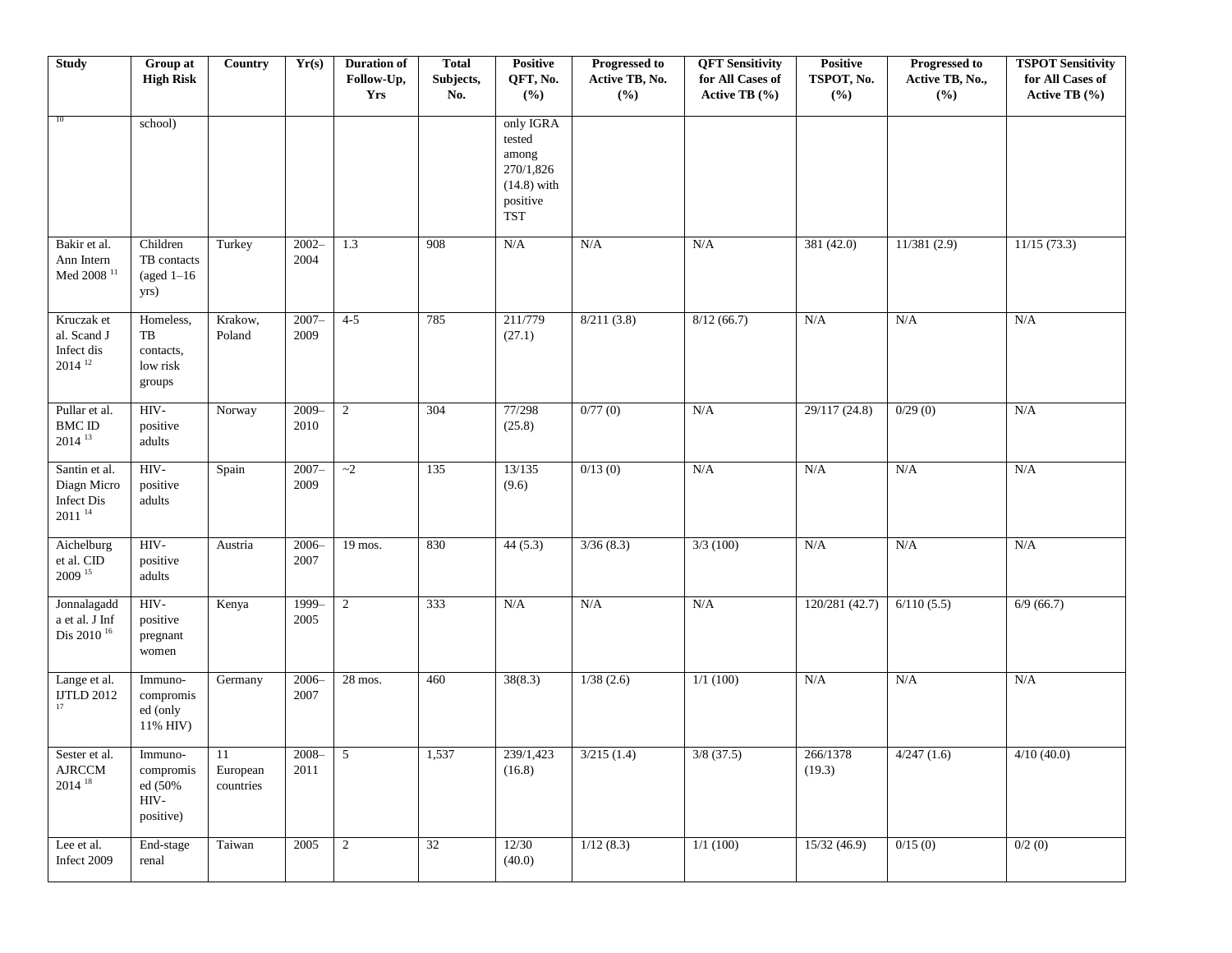| <b>Study</b>                                         | Group at<br><b>High Risk</b>                                                          | Country         | Yr(s)            | <b>Duration of</b><br>Follow-Up,<br>Yrs | <b>Total</b><br>Subjects,<br>No. | <b>Positive</b><br>QFT, No.<br>(%) | <b>Progressed to</b><br>Active TB, No.<br>(9/0) | <b>QFT Sensitivity</b><br>for All Cases of<br>Active TB $(\% )$ | <b>Positive</b><br>TSPOT, No.<br>(%) | <b>Progressed to</b><br>Active TB, No.,<br>(%) | <b>TSPOT Sensitivity</b><br>for All Cases of<br>Active TB $(\% )$ |
|------------------------------------------------------|---------------------------------------------------------------------------------------|-----------------|------------------|-----------------------------------------|----------------------------------|------------------------------------|-------------------------------------------------|-----------------------------------------------------------------|--------------------------------------|------------------------------------------------|-------------------------------------------------------------------|
| 19                                                   | disease                                                                               |                 |                  |                                         |                                  |                                    |                                                 |                                                                 |                                      |                                                |                                                                   |
| Chang et al.<br>Clin Rheum<br>$2011^{20}$            | Inflammato<br>ry arthritis                                                            | Korea           | $2007 -$<br>2009 | 1.5                                     | 100                              | 36/100<br>(36.0)                   | 0/36(0)                                         | N/A                                                             | N/A                                  | N/A                                            | N/A                                                               |
| Leung et al.<br>AJRCCM<br>$2010^{21}$                | <b>Silicosis</b><br>(males)                                                           | Hong Kong       | $2004 -$<br>2008 | 2                                       | $\overline{308}$                 | N/A                                | N/A                                             | N/A                                                             | 204/308 (66.2)                       | 15/204(7.4)                                    | 15/17(88.2)                                                       |
| Kim et al.<br>Am J<br>Transplant<br>$2011^{22}$      | Kidney<br>transplants                                                                 | Korea           | $2008 -$<br>2009 | 1.5                                     | 312                              | N/A                                | N/A                                             | N/A                                                             | 89/296 (30.1)                        | 4/89(4.5)                                      | 4/4(100)                                                          |
| Harstad et al.<br><b>IJTLD 2010</b><br>23            | Asylum<br>seekers                                                                     | Norway          | $2005 -$<br>2006 | 23-32 mos.                              | 832                              | 246 (29.9)                         | 8/246(3.3)                                      | 8/9(88.9)                                                       | N/A                                  | N/A                                            | N/A                                                               |
| Mahomed et<br>al. PLoS One<br>$2011$ $^{\rm 24}$     | Children<br>aged 12-18<br>yrs                                                         | South<br>Africa | $2005 -$<br>2009 | $\overline{3.8}$                        | 5,244                            | 2669/5244<br>(50.9)                | 39/2669(0.3)                                    | 39/52 (75.0)                                                    | $\rm N/A$                            | N/A                                            | N/A                                                               |
| Schablon et<br>al. BMC<br>Infect Dis<br>$2011^{25}$  | <b>Nursing</b><br>students                                                            | Germany         | $2008 -$<br>2009 | 2                                       | 194                              | 2/180(1.1)                         | 0/2(0)                                          | N/A                                                             | N/A                                  | N/A                                            | N/A                                                               |
| Mandalakas<br>et al.<br>AJRCCM<br>2015 <sup>26</sup> | Children<br>TB contacts<br>$(3 \text{ mos.} - 15)$<br>years, 22%<br>HIV-<br>positive) | South<br>Africa | $2008 -$<br>2012 | 3 mos.                                  | 1,343                            | 520/1261<br>(41.2)                 | 85/1343(6.3)                                    | 54/76(71.1)                                                     | 302/991 (30.5)                       | 85/1343(6.3)                                   | 45/72(62.5)                                                       |

Abbreviations: LTBI = latent tuberculosis infection;  $N/A$  = not applicable; IGRA = interferon- $\gamma$  release assay; QFT = QuantiFERON<sup>®</sup> Gold In-Tube; TB = tuberculosis; TSPOT = T-SPOT®.TB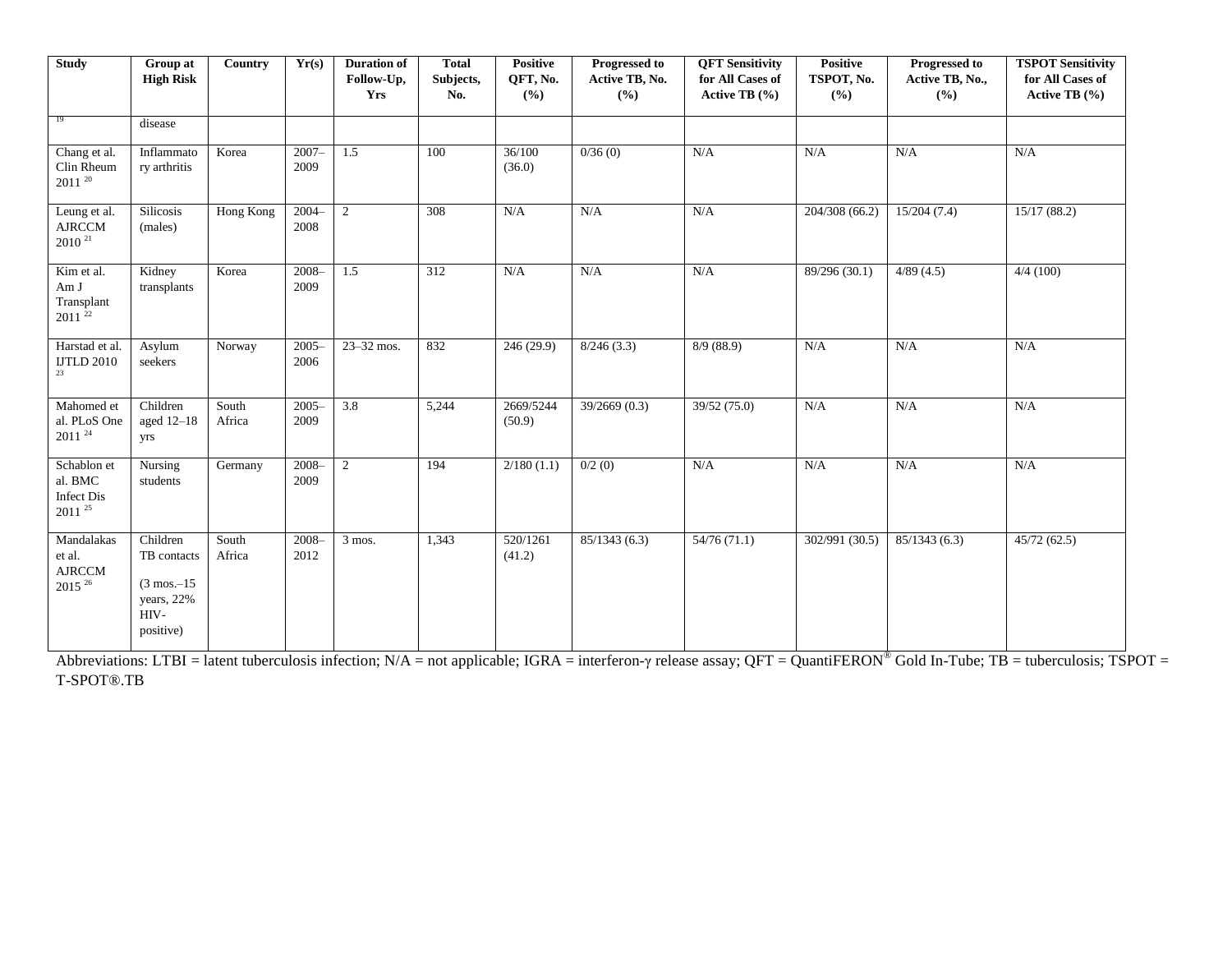**Table S3.** Data Used to Calculate Prior Estimates of TST Sensitivity for Latent Tuberculosis Infection, with Progression to Active Tuberculosis as

the Reference Standard

| <b>Study</b>                                                                 | Group at<br><b>High Risk</b>                                              | <b>Country</b>                                                                       | Yr(s)                       | <b>Duration</b><br>of<br>Follow-<br>Up | Subjects,<br>No.                                        | Positive TST,<br>No. $(\% )$                              | <b>Progressed to</b><br><b>Active TB,</b><br>No. $(\% )$ | <b>TST Sensitivity for All</b><br><b>Cases of Active TB</b> |
|------------------------------------------------------------------------------|---------------------------------------------------------------------------|--------------------------------------------------------------------------------------|-----------------------------|----------------------------------------|---------------------------------------------------------|-----------------------------------------------------------|----------------------------------------------------------|-------------------------------------------------------------|
| Kik et al., Eur<br>Respir J 2010 <sup>5</sup>                                | <b>Close Contacts</b><br>(aged $\geq$ 16 yrs)<br>HIV-positive<br>excluded | Netherlands<br>$(8\%$ born in<br>Europe, 8%<br>S. Am,<br>36% Asia,<br>46%<br>Africa) | Apr<br>$2005 -$ Jul<br>2007 | 2 yrs                                  | 339 (only<br>$>5$ mm<br><b>TST</b><br>were<br>followed) | $\geq$ 10 mm = 279<br>$\geq$ 15 mm = 177                  | 9                                                        | $\geq$ 10 mm = 9/9 (100%)<br>$\geq$ 15 mm = 8/9 (88%)       |
| Diel et al.<br>AJRCCM 2008.<br>Updated in Diel et<br>al., AJRCCM 2011<br>2.3 | <b>Close Contacts</b><br>$(age 0-60 yrs)$                                 | Germany<br>59%<br>German-<br>born, 41%<br>not<br>German-<br>born                     | May<br>$2005 -$<br>Apr 2008 | $\geq$ 2 yrs                           | 954                                                     | $\geq$ 5 mm = 604<br>(63%)<br>$\geq$ 10 mm = 242<br>(25%) | $\overline{19}$                                          | $\geq$ 5 mm = 17/19 (89%)<br>$\geq$ 10 mm =8/19 (42%)       |
| Sackoff et al.,<br>IJTLD 2001 <sup>27</sup>                                  | HIV-positive<br>(median CD4 <sup>+</sup><br>186)                          | U.S. (New<br>York)                                                                   | Jan<br>$1995-$<br>Dec 1995  | $6 - 12$<br>mos.                       | 2,197                                                   | $\geq 5$ mm = 439                                         | 23                                                       | $\geq$ 5 mm = 9/23 (39%)                                    |
| Zhang et al. Chin<br>Med J 2013 <sup>28</sup>                                | Healthcare<br>workers                                                     | Beijing                                                                              | Unknown                     | 60 mos.                                | $\overline{101}$                                        | $\geq$ 10 mm = 53                                         | $\mathbf{1}$                                             | $\geq$ 10 mm = 1/1 (100%)                                   |
| Torres Costa et al.,<br>J Occup Med<br>Toxicol $2011^{29}$                   | Healthcare<br>workers                                                     | Portugal                                                                             | Jan<br>$2007 -$<br>Dec 2010 | Mean 19<br>mos.                        | 2,884                                                   | $\geq$ 10 mm = 2,102                                      | $\overline{4}$                                           | $\geq$ 10 mm = 4/4 (100%)                                   |
| Bakir et al. Annals<br>$2008$ <sup>11</sup>                                  | Pediatric close<br>contacts 1<br>$mo$ -16 yrs                             | Turkey                                                                               | Oct 2002                    | Mean 1.3<br>yrs                        | $\overline{908}$                                        | $\geq$ mm = 550                                           | $\overline{15}$                                          | $\geq$ 5 mm = 12/15 (80%)                                   |
| Chang et al. Clin<br>Rheum 2011 <sup>20</sup>                                | Adults with<br>arthritis                                                  | South<br>Korea                                                                       | Aug<br>$2007 -$ Jul<br>2009 | Median<br>18 mos.                      | $\overline{107}$                                        | $>10$ mm = 36                                             | $\overline{0}$                                           | N/A                                                         |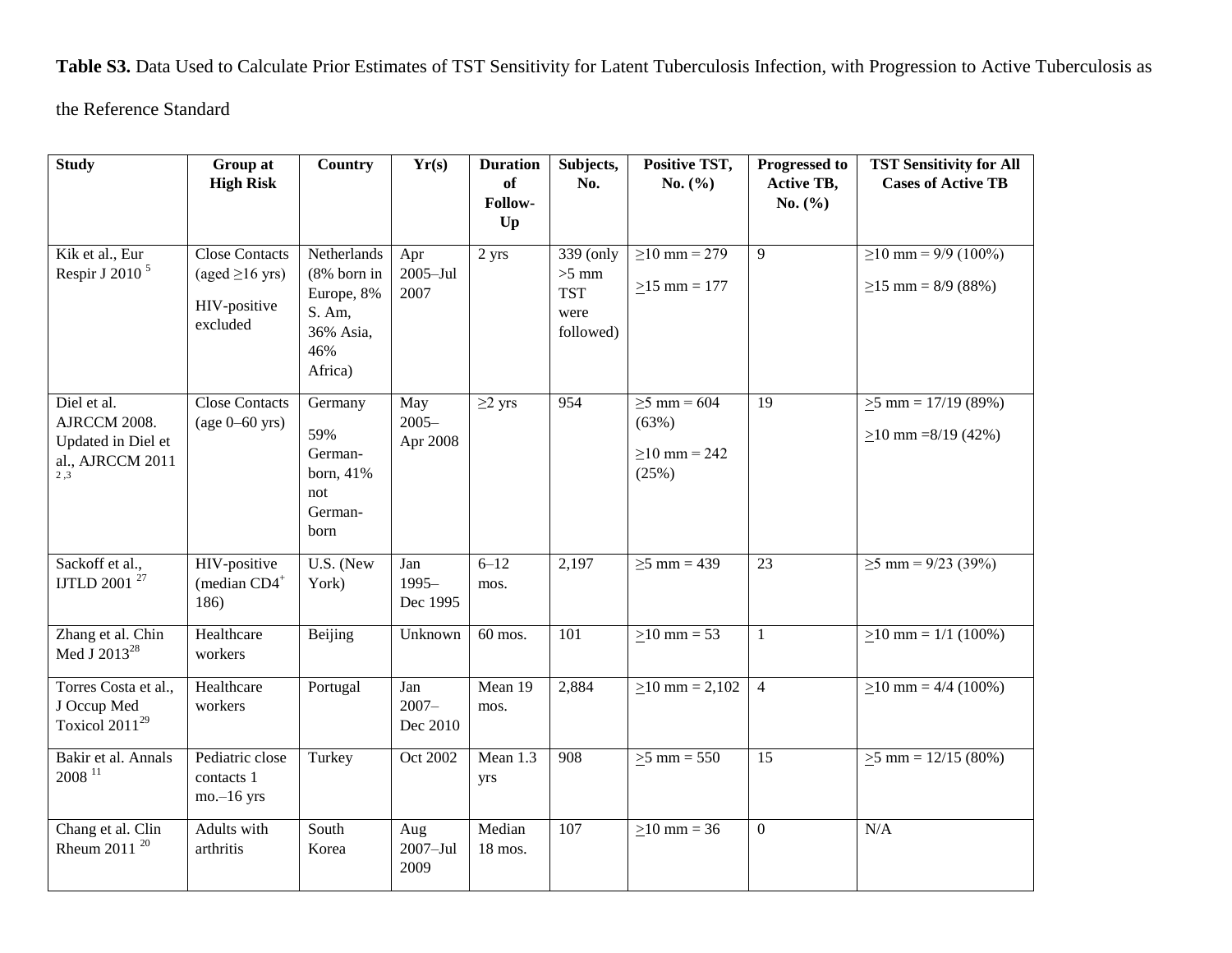| <b>Study</b>                                     | Group at<br><b>High Risk</b>                         | <b>Country</b>   | Yr(s)                       | <b>Duration</b><br>of | Subjects,<br>No. | Positive TST,<br>No. $(\% )$                                                 | <b>Progressed to</b><br><b>Active TB,</b>       | <b>TST Sensitivity for All</b><br><b>Cases of Active TB</b>        |
|--------------------------------------------------|------------------------------------------------------|------------------|-----------------------------|-----------------------|------------------|------------------------------------------------------------------------------|-------------------------------------------------|--------------------------------------------------------------------|
|                                                  |                                                      |                  |                             | Follow-<br>Up         |                  |                                                                              | No. $(\% )$                                     |                                                                    |
| Comstock et al.<br>AJE 1974 30                   | Children 1-19<br>yrs                                 | Puerto Rico      | $1949-$<br>1951             | $~19$ yrs             | 191,827          | $\geq 6$ mm = 82,269                                                         | 1,400                                           | $\geq 6$ mm = 1400/1400<br>$(100\%)$                               |
| Daley et al.<br>AJRCCM 1998; <sup>31</sup>       | Adult<br>intravenous<br>drug users<br>30.5% HIV+     | San<br>Francisco | $1990 -$<br>1994            | Median<br>$22$ mos.   | 1109             | $\geq$ 5 mm HIV-<br>positive = $96$<br>$\geq$ 10 mm HIV-<br>$negative = 336$ | $8(5$ HIV-<br>positive, 3<br>HIV-<br>negative,) | $HIV$ -positive = 3/5<br>$(60\%)$<br>$HIV-negative = 2/3$<br>(67%) |
| Del Corral et al.<br>PLOS One 2009 <sup>32</sup> | <b>Close Contacts</b><br>$(4\% \text{ HIV+})$        | Columbia         | Mar<br>$2005 -$<br>Dec 2006 | 2 yrs                 | 502              | $\geq$ 10 mm = 331                                                           | 37                                              | Unclear how many cases<br>were TST-positive                        |
| Giri et al. Occ Med<br>$2014^{33}$               | Healthcare<br>workers                                | $\overline{UK}$  | Apr<br>$2009 -$<br>Mar 2012 | $<$ 3 yrs             | 788              | $>6$ mm = 191                                                                | $\mathbf{0}$                                    | N/A                                                                |
| Gourevitch et al.<br>AIDS 1999 34                | $HIV+$ (CD4<br>range 6-1980)                         | <b>NYC</b>       | $1985-$<br>1996             | $<11$ yrs             | 431              | $\geq 5$ mm = 202                                                            | 25                                              | 16/25(64%)                                                         |
| Guwatudde et al.<br>AJE 2003 $^{\rm 35}$         | Contacts<br>(age $0$ ->35y;<br>$10\% \text{ HIV+}$ ) | Uganda           | Oct<br>$1995 -$<br>Feb 1999 | 2 yrs                 | 1206             | $\ge 5$ mm = 963<br>$>10$ mm = 801                                           | 25                                              | $\geq$ 5 mm = 23/25 (92%)<br>$>10$ mm = 20/25 (80%)                |
| Harstad et al.<br>IJTLD 2010 <sup>23</sup>       | Adult asylum<br>seekers                              | Norway           | Sept<br>$2005 -$<br>Jun2006 | $23 - 32$<br>mos.     | 823              | $\ge 6$ mm = 426<br>$\geq$ 15 mm = 128                                       | 9                                               | $\geq 6$ mm = 8/9 (89%)<br>$\geq$ 15 mm = 3/9 (33%)                |
| Higuchi et al. Resp<br>2007 <sup>8</sup>         | School<br>children                                   | Japan            | Dec 2002                    | 3.5 yrs.              | 349              | $\geq 30$ mm = 95                                                            | $\boldsymbol{0}$                                | N/A                                                                |
| Higuchi et al. J Inf<br>$2009^{36}$              | School<br>children                                   | Japan            | Jan-Feb<br>2006             | 3 yrs.                | 306              | $\geq 5$ mm = 200<br>$>10$ mm = 90                                           | $\overline{0}$                                  | N/A                                                                |
| Hill et al. PLOS<br>One 2008 <sup>4</sup>        | Close contacts<br>>15y(2%<br>$HIV+$                  | Gambia           | Jun<br>$2002 - Oct$<br>2004 | $2$ yrs.              | 2348             | $\geq$ 10 mm = 843                                                           | 26                                              | 14/26(54%)                                                         |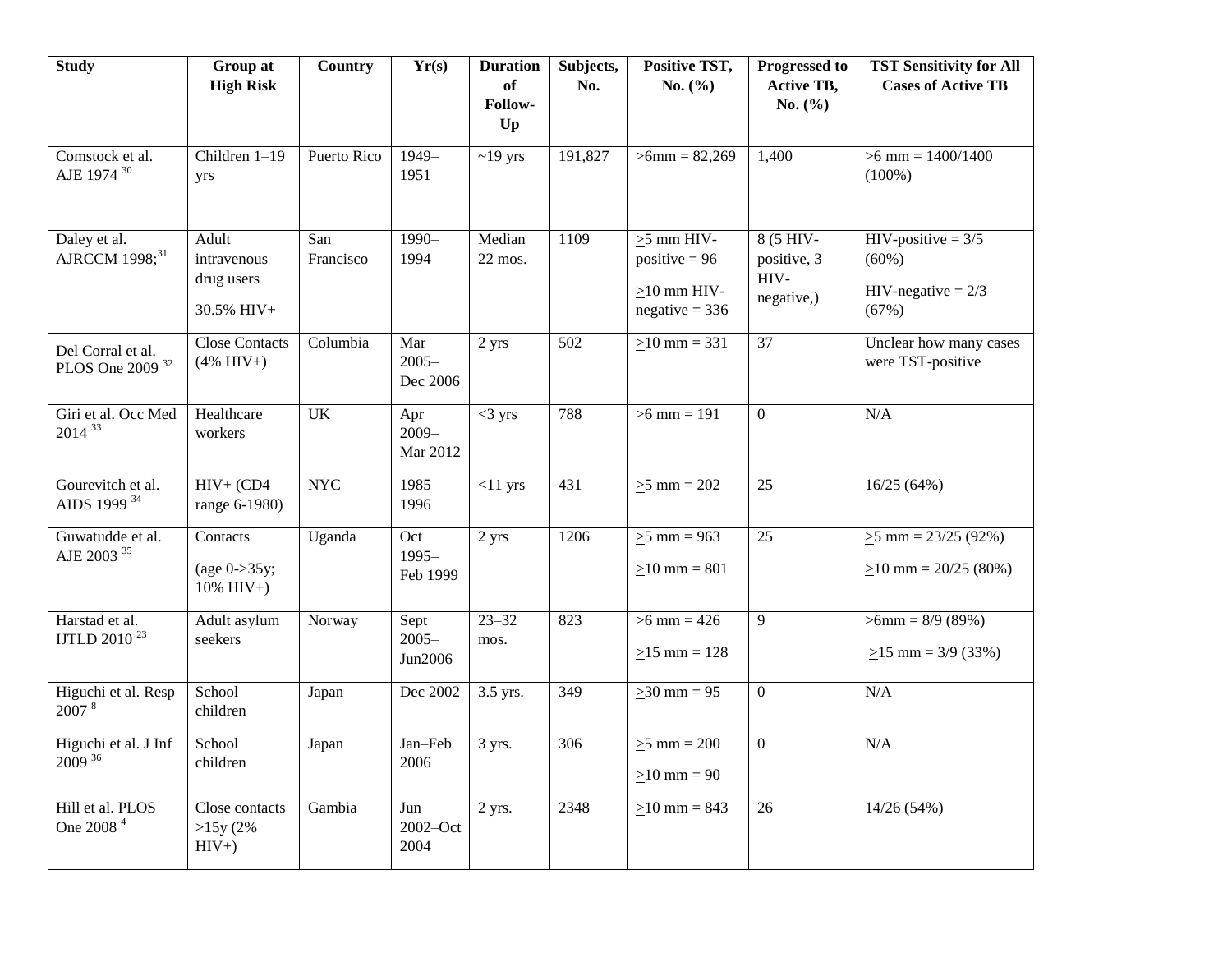| <b>Study</b>                                                 | Group at<br><b>High Risk</b>                                          | <b>Country</b>  | Yr(s)                       | <b>Duration</b><br><b>of</b><br>Follow- | Subjects,<br>No. | Positive TST,<br>No. $(\% )$ | <b>Progressed to</b><br><b>Active TB,</b><br>No. $(\% )$ | <b>TST Sensitivity for All</b><br><b>Cases of Active TB</b> |
|--------------------------------------------------------------|-----------------------------------------------------------------------|-----------------|-----------------------------|-----------------------------------------|------------------|------------------------------|----------------------------------------------------------|-------------------------------------------------------------|
|                                                              |                                                                       |                 |                             | Up                                      |                  |                              |                                                          |                                                             |
| Jeyakumar et al.<br>Med J Malaysia<br>1999 37                | Nursing<br>students                                                   | Malaysia        | Jan<br>1994-<br>Dec 1996    | 2 yrs                                   | 366              | $\geq$ 15 mm = 102           | $\overline{4}$                                           | $3/4$ (75%)                                                 |
| Kim et al. AJT<br>$2011^{22}$                                | Renal<br>transplant                                                   | Korea           | Jun<br>$2008 -$<br>Dec 2009 | $>1$ yrs                                | 296              | $\geq$ 10 mm = 24            | $\overline{4}$                                           | $0/4(0\%)$                                                  |
| Kruczak et al.<br>Scand J Infect Dis<br>$2014$ <sup>12</sup> | Homeless,<br>contacts, and<br>Long term care<br>facility<br>residents | Poland          | Jul 2007-<br>Sept<br>2009   | $4-5$ yrs                               | 701              | $>10$ mm = 338               | 12                                                       | 7/12(58%)                                                   |
| Lee et al. Infection<br>$2009$ <sup>19</sup>                 | End stage<br>renal disease                                            | Taiwan          | Sept<br>2005                | 2 yrs                                   | 32               | $\geq$ 10 mm = 20            | $\overline{2}$                                           | $1/2(50\%)$                                                 |
| Lee et al. Infection<br>$2009$ <sup>19</sup>                 | Healthy<br>controls                                                   | Taiwan          | Sept<br>2005                | 2 yrs                                   | 32               | $>10$ mm = 21                | $\overline{0}$                                           | N/A                                                         |
| Leow et al. Exp<br>Clin Endo Diab<br>$2014^{38}$             | Diabetics                                                             | Singapore       | Feb<br>$2007 -$<br>Feb 2012 | $>1$ yrs                                | 220              | $\geq 10$ mm = 63            | $\overline{0}$                                           | N/A                                                         |
| Leung et al. Arch<br>Ped Adol Med<br>$2006^{39}$             | School<br>children                                                    | Hong Kong       | 1999                        | 4 yrs                                   | 656              | $>20$ mm = 656               | 10                                                       | $10/10(100\%)$                                              |
| Leung et al.<br>AJRCCM 2010 <sup>21</sup>                    | Persons with<br>Silicosis                                             | Hong Kong       | Dec<br>$2004 -$<br>Dec 2008 | $>1$ yrs                                | 308              | $>10$ mm = 203               | 17                                                       | 13/17 (76%)                                                 |
| Lienhardt et al.<br>PLOS One 2010 <sup>6</sup>               | Contacts<br>(>18y)                                                    | Senegal         | Mar<br>$2004 -$<br>Apr 2006 | 2 yrs                                   | 2,458            | $>10$ mm = 1,591             | 52                                                       | 39/52 (75%)                                                 |
| Mahomed et al.<br>PLOS ONE<br>$2011;^{24}$                   | Adolescents                                                           | South<br>Africa | $2005 -$<br>2009            | $~2$ yrs                                | 5,244            | $\geq$ 10 mm = 2,894         | 52                                                       | 40/52 (77%)                                                 |
| Markowitz et al.                                             | $HIV+$ (median                                                        | U.S.            | Nov                         | $~1.5$ yrs                              | 1,130            | $\geq$ 5 mm = 66             | 28                                                       | 8/28 (29%)                                                  |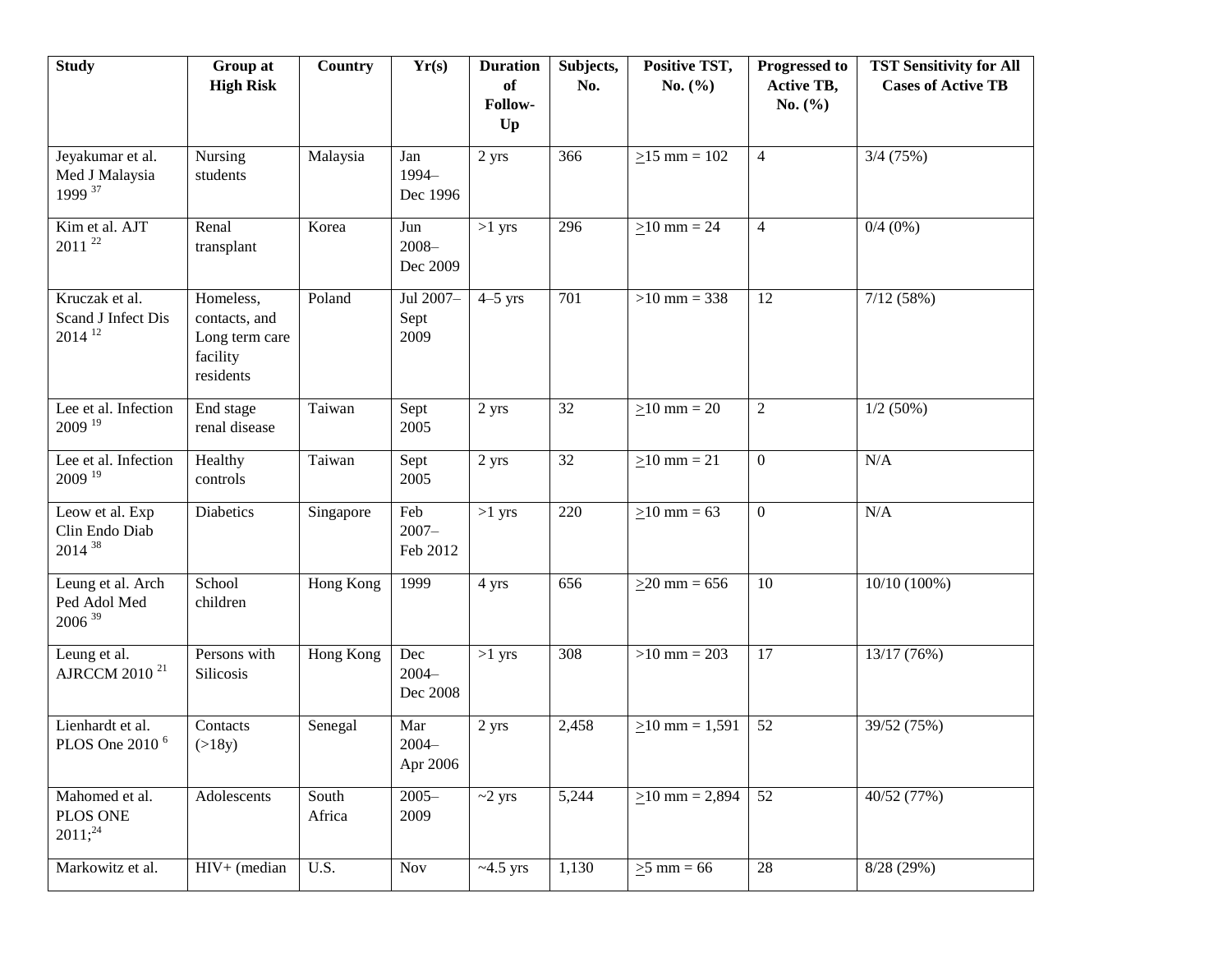| <b>Study</b>                                                    | Group at<br><b>High Risk</b>                       | <b>Country</b> | Yr(s)                                 | <b>Duration</b><br>of<br>Follow- | Subjects,<br>No. | Positive TST,<br>No. $(\% )$        | <b>Progressed to</b><br><b>Active TB,</b><br>No. $(\% )$ | <b>TST Sensitivity for All</b><br><b>Cases of Active TB</b> |
|-----------------------------------------------------------------|----------------------------------------------------|----------------|---------------------------------------|----------------------------------|------------------|-------------------------------------|----------------------------------------------------------|-------------------------------------------------------------|
|                                                                 |                                                    |                |                                       | Up                               |                  |                                     |                                                          |                                                             |
| Ann Int Med<br>199740                                           | $CD4+410$                                          |                | 1988-<br>Feb 1990                     |                                  |                  |                                     |                                                          |                                                             |
| Pullar et al. BMC<br>Inf Dis 2014 <sup>13</sup>                 | $HIV+$ (CD4<br>$~140-488$                          | Norway         | Jan<br>2009-Oct<br>2010               | 2 yrs                            | 217              | $\geq$ 5 mm = 52                    | $\boldsymbol{0}$                                         | N/A                                                         |
| Rakotosamimanana<br>et al. Eur Respir J<br>$2015$ <sup>41</sup> | Contacts $>1y$ ,<br>all HIV-                       | Madagascar     | Unknown                               | 18 mos.                          | 289              | $\geq$ 14 mm = 123                  | 12                                                       | 10/12(83%)                                                  |
| Doherty et al. JCM<br>$2002^{42}$                               | Contacts $(<5\%$<br>$HIV+$                         | Ethiopia       | Unknown                               | 2 yrs                            | 24               | In vitro PPD<br>stimulation         | 7                                                        | $7/7(100\%)$                                                |
| Rueda et al. IJTLD<br>$2014^{43}$                               | Incarcerated<br>men $\left( <1\right)$ %<br>$HIV+$ | Colombia       | Nov<br>$2012-$<br>Dec 2013            | 1 yrs                            | 829              | 643 (78%)                           | $\overline{4}$                                           | $4/4(100\%)$                                                |
| Santin et al. Diag<br>Micro and Inf Dis<br>$2011^{14}$          | HIV+ (Median<br>$CD4 = 300$                        | Spain          | Mar<br>$2007 -$<br><b>Nov</b><br>2009 | Median<br>600 days               | 135              | $\geq$ 5 mm = 9                     | $\mathbf{0}$                                             | N/A                                                         |
| Selwyn et al.<br>JAMA 1992 <sup>44</sup>                        | $HIV+$<br>intravenous<br>drug users                | U.S.           | Jun<br>1988-<br>Dec 1990              | 31 mos.                          | 120              | $\geq$ 5 mm HIV-<br>positive $= 52$ | $\mathfrak{S}$                                           | 0/5(0%)                                                     |
| Sester et al.<br>AJRCCM 2014; <sup>18</sup>                     | HIV+ (Median<br>CD4 302)                           | Europe         | Jun<br>$2008 -$<br>May<br>2011        | Median<br>$1.8$ yrs              | 768              | $\geq 5$ mm = 67                    | 10                                                       | $4/10(40\%)$                                                |
| Silverman et al.<br>Clin Biochem 2007<br>45                     | <b>Bladder CA</b><br>with BCG                      | Canada         | Jun-Jul<br>2004                       | 2 yrs                            | 22               | $\geq$ 5 mm = 15                    | $\mathbf{0}$                                             | N/A                                                         |
| Song et al. Chest<br>$2012^{10}$                                | School aged<br>pediatric<br>contacts               | Korea          | May-Jul<br>2007                       | 2 yrs                            | 1,826            | $\geq$ 10 mm = 270                  | 21                                                       | $11/21$ $\overline{(52\%)}$                                 |
| Thomas et al.                                                   | Children                                           | Bangladesh     | Apr-Jun                               | 1 <sub>yr</sub>                  | 302              | $\geq$ 10 mm = 101                  | $\overline{0}$                                           | $\rm N/A$                                                   |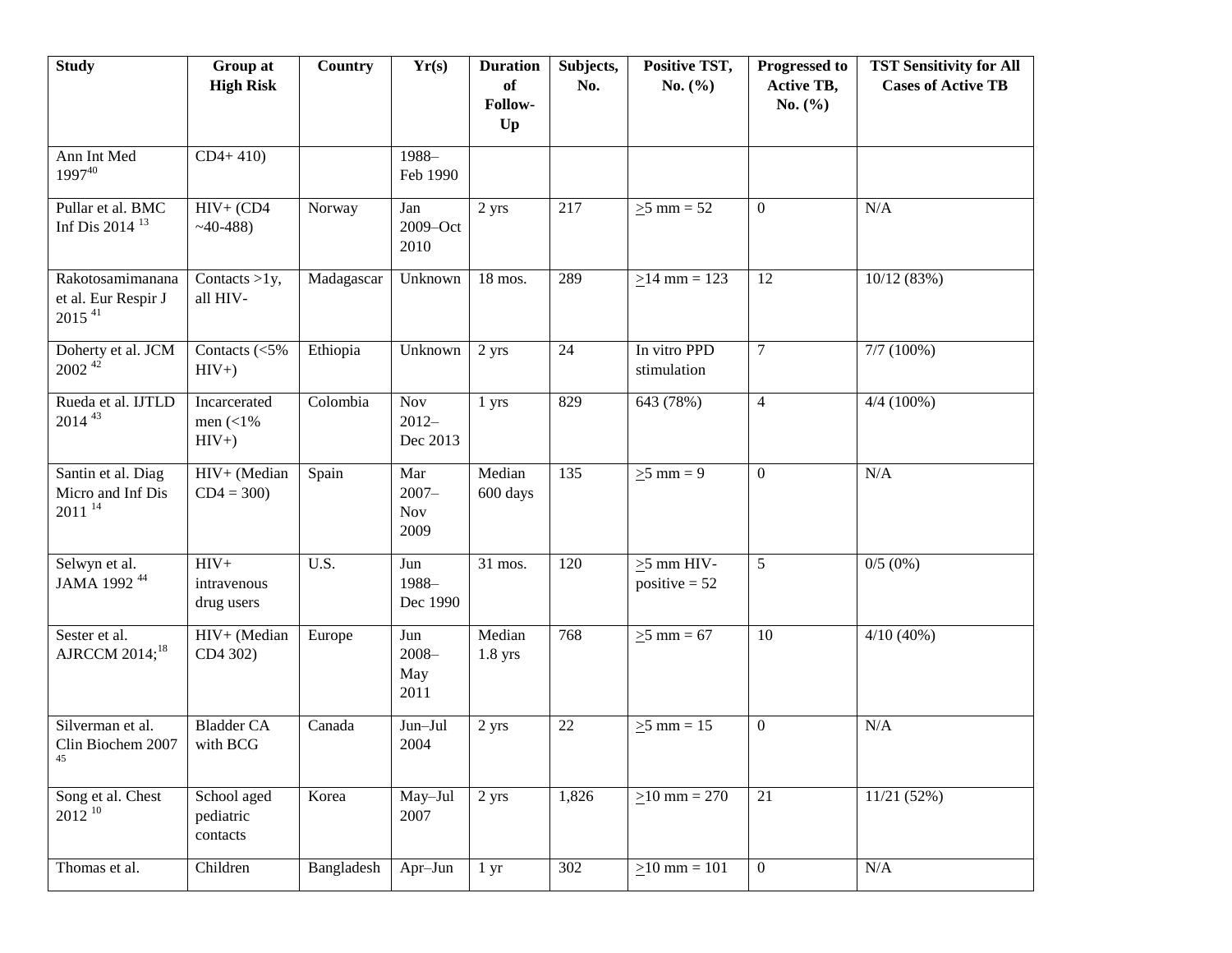| <b>Study</b>                                      | Group at<br><b>High Risk</b>                         | Country                          | Yr(s)               | <b>Duration</b><br>of<br>Follow-<br>$U_{p}$ | Subjects,<br>No.                                               | Positive TST,<br><b>No.</b> $(\% )$                                                | <b>Progressed to</b><br><b>Active TB,</b><br>No. (%) | <b>TST Sensitivity for All</b><br><b>Cases of Active TB</b> |
|---------------------------------------------------|------------------------------------------------------|----------------------------------|---------------------|---------------------------------------------|----------------------------------------------------------------|------------------------------------------------------------------------------------|------------------------------------------------------|-------------------------------------------------------------|
| Pediatrics $2010^{46}$<br>Wyndham-Thomas          | HIV+ (Median                                         | Belgium                          | 2009<br>Dec         | $1 \, yr$                                   | 46                                                             | $>5$ mm = 4                                                                        | $\overline{0}$                                       | N/A                                                         |
| BMC Inf Dis 2015<br>47                            | CD4 517)                                             |                                  | $2011-$<br>Dec 2012 |                                             |                                                                |                                                                                    |                                                      |                                                             |
| Joshi et al. Eur<br>Resp J 2011 <sup>48</sup>     | Healthcare<br>workers                                | India                            | Jan-Jun<br>2004     | 6 yrs                                       | 719                                                            | TST- and QFT-<br>IT positive $=$<br>217                                            | 14                                                   | 6/14(43%)                                                   |
| Yoshiyama et al.<br><b>IJTLD 2010<sup>7</sup></b> | Contacts                                             | Japan                            | $2003 -$<br>2005    | ~1579<br>days                               | 856                                                            | $>10$ mm = 679                                                                     | 12                                                   | 10/12(83%)                                                  |
| Sloot et al.<br>AJRCCM 2014 <sup>49</sup>         | Contacts $\left(\sim 7\right)$<br>$HIV+$             | Netherlands                      | $2002 -$<br>2011    | $>10$ mos.                                  | 4,774                                                          | $>10$ mm = 681                                                                     | 18                                                   | 14/18 (78%)                                                 |
| Mandalakas et al.<br>AJRCCM 2015 <sup>26</sup>    | Pediatric<br>contacts aged<br>$3m-15y(22%$<br>$HIV+$ | Cape<br>Town,<br>South<br>Africa | $2008 -$<br>2012    | $3$ mos.                                    | 1,343<br>(1,044)<br>HIV-<br>negative,<br>299 HIV-<br>positive) | $\geq$ 10 mm if HIV-<br>$negative = 436$<br>$\geq$ 5 mm if HIV-<br>positive $= 93$ | 85                                                   | 57/85 (67%)                                                 |

Abbreviations: HIV=human immunodeficiency virus; LTBI = latent tuberculosis infection; N/A = not applicable; QFT-IT = QuantiFERON® Gold In-tube; TB = tuberculosis;  $TST =$  tuberculin skin test.

Summary of Test Sensitivity (calculated as the proportion of TST- or IGRA-positive cases among those who progressed to active TB):

## **QFT-IT**

HIV-negative, contacts Range 51.3%–100% Weighted average 80/109 (73.4%)

HIV-positive Range 37.5%–100% Weighted average 6/11 (54.5%)

#### Children<5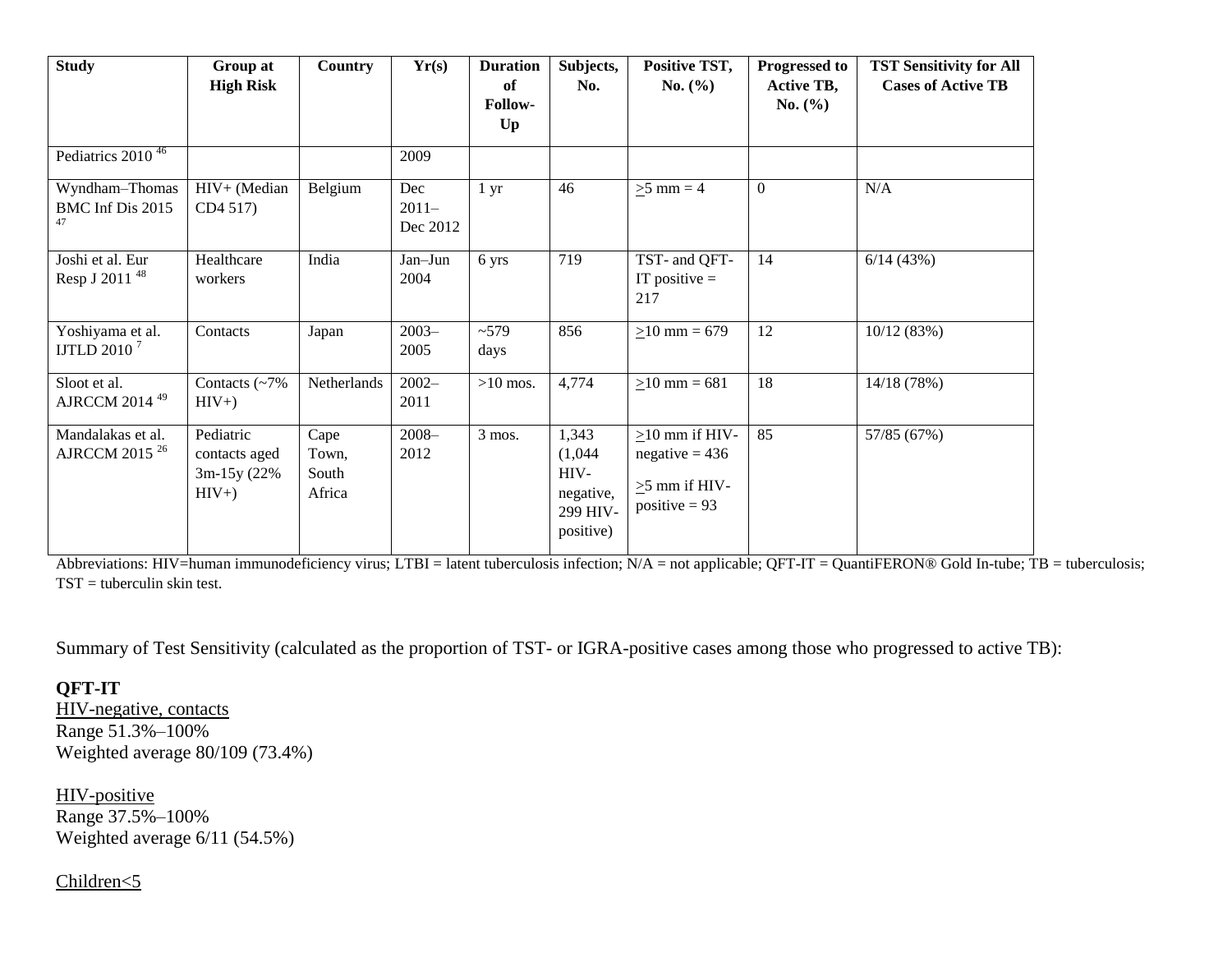Only 1 study 54/76 (71.1%)

## **TSPOT**

HIV-negative, contacts Range 50%–75% Weighted average 36/56 (64.3%)

HIV-positive Range 40%–66.7% Weighted average 10/19 (52.6%)

Children<5 Range 62.5%–73.3% Weighted average 56/87 (64.4%)

## **TST**

HIV-negative, contacts Range 54%–100% Weighted average 143/180 (79%)

HIV-positive Range 0-64% Weighted average 40/96 (42%)

Children<5 Range 52%–100% Weighted average 1,490/1,531 (97%) Exclude Comstock-90/131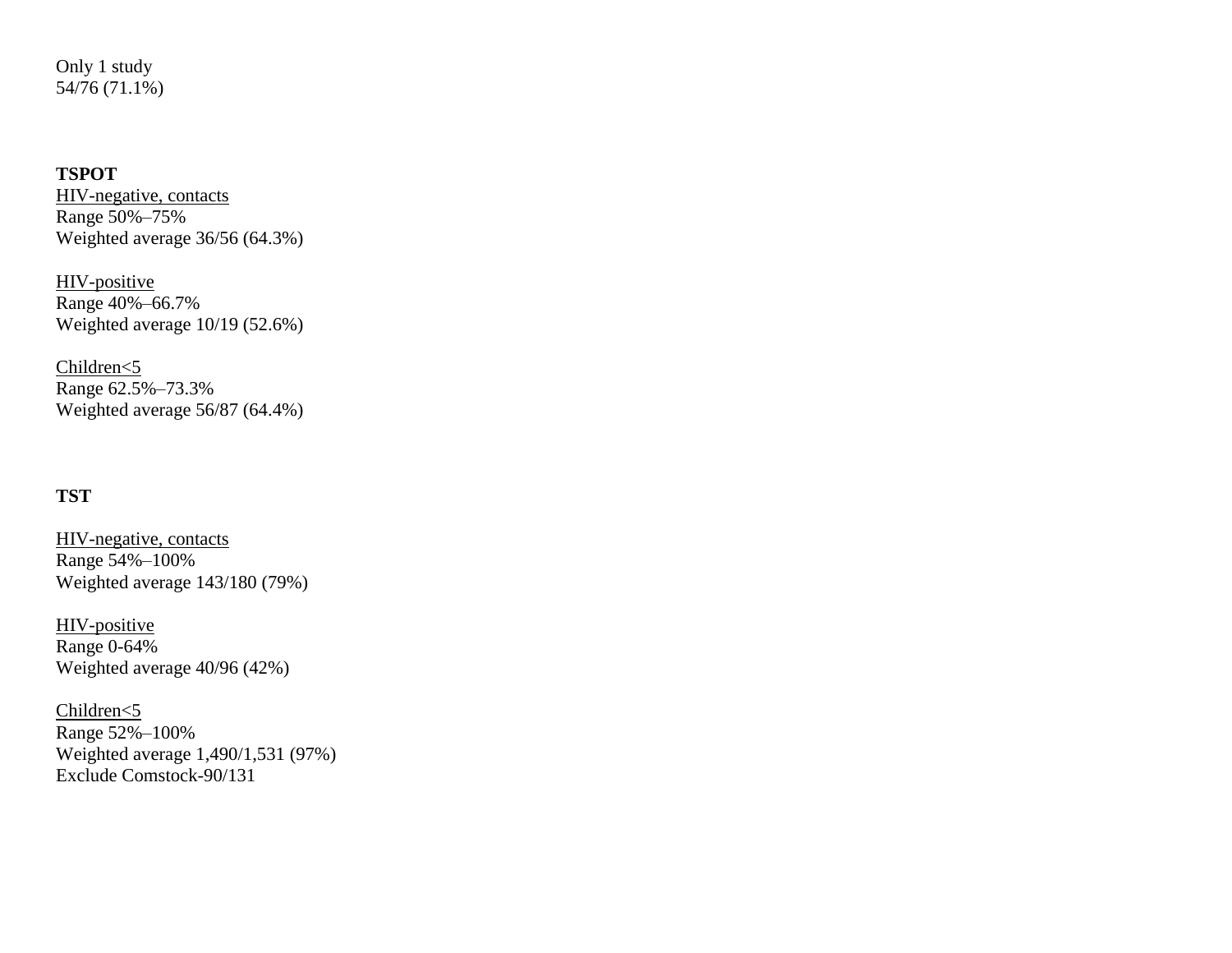| <b>Total</b>            | 7,931     | 464            | 140             | 775             | 1,226           |
|-------------------------|-----------|----------------|-----------------|-----------------|-----------------|
| $++$                    | 1,467     | 8              | 17              | 73              | 14              |
| $++-$                   | 415       | $\overline{7}$ | 10              | 16              | 9               |
| $+-+$                   | 136       | $\overline{0}$ | $\overline{0}$  | 5               | $\overline{0}$  |
| $+ - -$                 | 1,730     | 116            | 10              | 53              | 41              |
| $- + +$                 | 133       | $\overline{0}$ | $\overline{0}$  | 10              | 9               |
| $- + -$                 | 186       | $\overline{2}$ | 8               | 22              | 54              |
| $- - +$                 | 62        | $\overline{0}$ | $\overline{0}$  | $\overline{4}$  | $\overline{4}$  |
|                         | 3,802     | 331            | 95              | 592             | 1,095           |
| (TST/QFT/TSPOT)         | $5+$      | $<$ 5          | $5+$            | $5+$            | $5+$            |
| <b>Test Combination</b> | FB, HIV-, | FB, HIV-,      | $FB$ , $HIV+$ , | $US$ , $HIV$ -, | $US$ , $HIV+$ , |

**Table S4.** Combinations of Test Result for Participants, by Group (by Using Borderline as Negative, Cutoff of ≥8 spots = Positive for TSPOT)

Abbreviations: FB = foreign-born; HIV = human immunodeficiency virus;  $5+$  = age 5 years and older; <5=under 5 years of age; TST=tuberculin skin test; QFT=QuantiFERON Gold in-tube; TSPOT=TSPOT.TB; +=positive test; -=negative test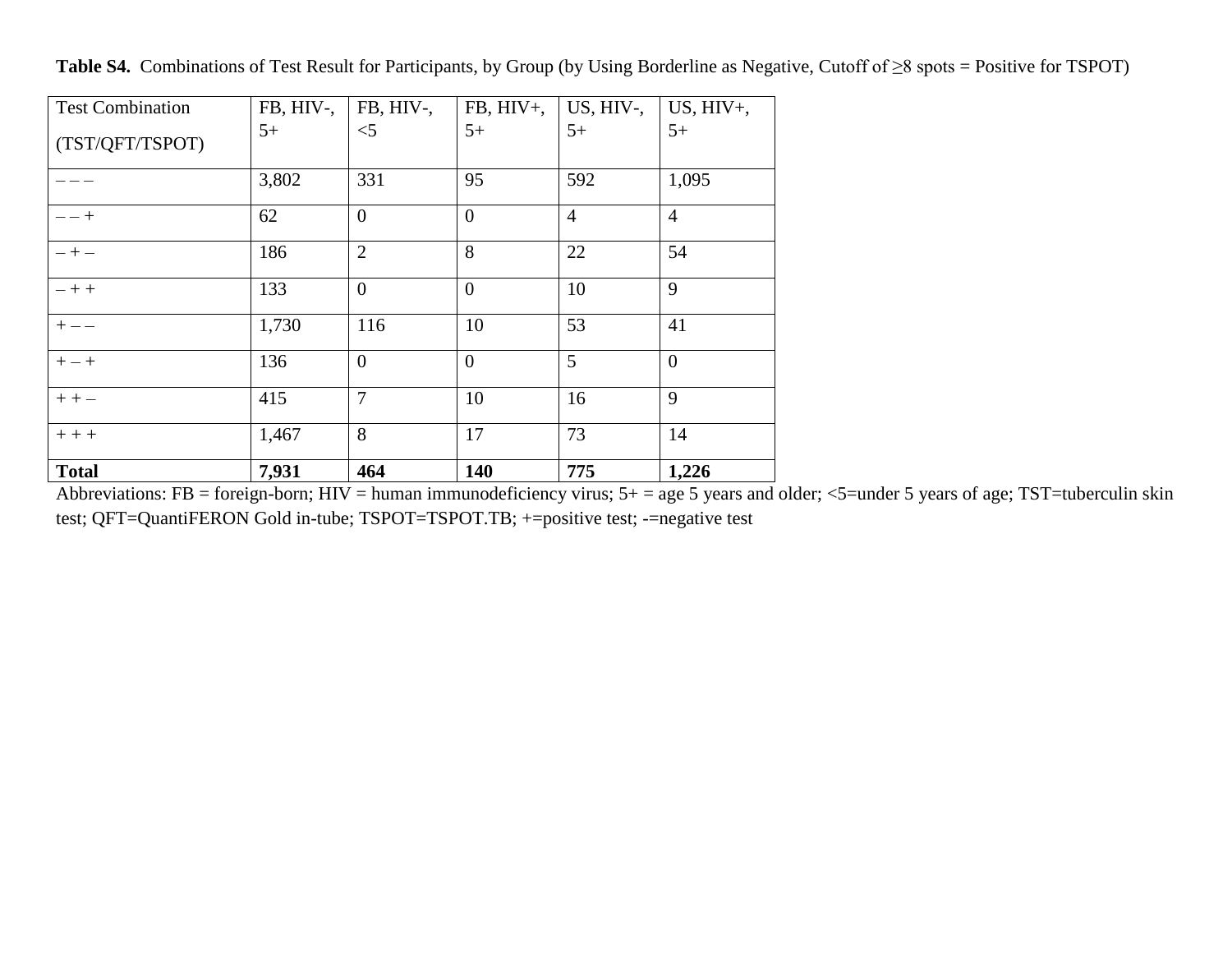**Table S5.** Estimated Prevalence and Test Characteristics Derived from the Three-Test, Random Effects Model by Using the U.S. TSPOT Cutoff in Specified Groups, Treating Borderline Results (5-, 6-, or 7-spot Difference) as Negative. Parameter Values Are Mean Estimates with 95% Credible Intervals in Parentheses

| Parameter    | $FB, HIV-, 5+$         | FB, HIV-, $<$ 5     | $FB, HIV+, 5+$         | US, HIV-, $5+$           | $US, HIV+, 5+$         |
|--------------|------------------------|---------------------|------------------------|--------------------------|------------------------|
| <b>LTBI</b>  | $34.0\% (27.7 - 39.3)$ | $3.6\%$ $(1.6-6.2)$ | $15.2\% (0.1 - 42.6)$  | $17.3\%$ $(12.8-22.4)$   | $3.9\% (2.4 - 5.8)$    |
| prevalence   |                        |                     |                        |                          |                        |
| <b>TST</b>   |                        |                     |                        |                          |                        |
| Sensitivity  | $80.6\%$ (72.5–90.5)   | 69.4% (58.7-80.0)   | 57.7% (47.9–68.2)      | 73.4% (62.7-85.4)        | 54.5% (45.0–64.9)      |
| Specificity  | $70.0\%$ $(68.3-71.5)$ | 73.7% (69.5–77.8)   | 79.0% (64.7–95.2)      | 92.2% (89.8–94.4)        | 96.4% (95.2–97.5)      |
| QFT-IT       |                        |                     |                        |                          |                        |
| Sensitivity  | 78.8% (69.5–90.2)      | 73.4% (57.0–88.1)   | 57.9% (38.6–74.7)      | $77.8\%$ $(64.4 - 91.1)$ | $70.0\%$ $(55.3-83.9)$ |
| Specificity  | 98.5% (96.1–99.8)      | 98.8% (97.2–99.8)   | 82.7% (67.9–98.7)      | 97.6% (95.7–99.3)        | 95.7% (94.3–97.0)      |
| <b>TSPOT</b> |                        |                     |                        |                          |                        |
| Sensitivity  | 73.5% (63.8–86.3)      | 56.7% (39.8–74.6)   | $47.2\%$ $(31.5-68.0)$ | 66.1% (53.0–81.8)        | $52.5\%$ $(38.1-68.2)$ |
| Specificity  | 99.3% (98.0–99.9)      | 99.6% (98.8–99.9)   | 91.8% (81.9–99.7)      | 99.4% (98.5–99.9)        | 99.6% (99.1–99.9)      |

Abbreviations: HIV = human immunodeficiency virus; LTBI = latent tuberculosis infection; NPV = negative predictive value; PPV = positive

predictive value; QFT-IT = QuantiFERON® Gold In-Tube; TSPOT = T-SPOT®.TB; TST = tuberculin skin test.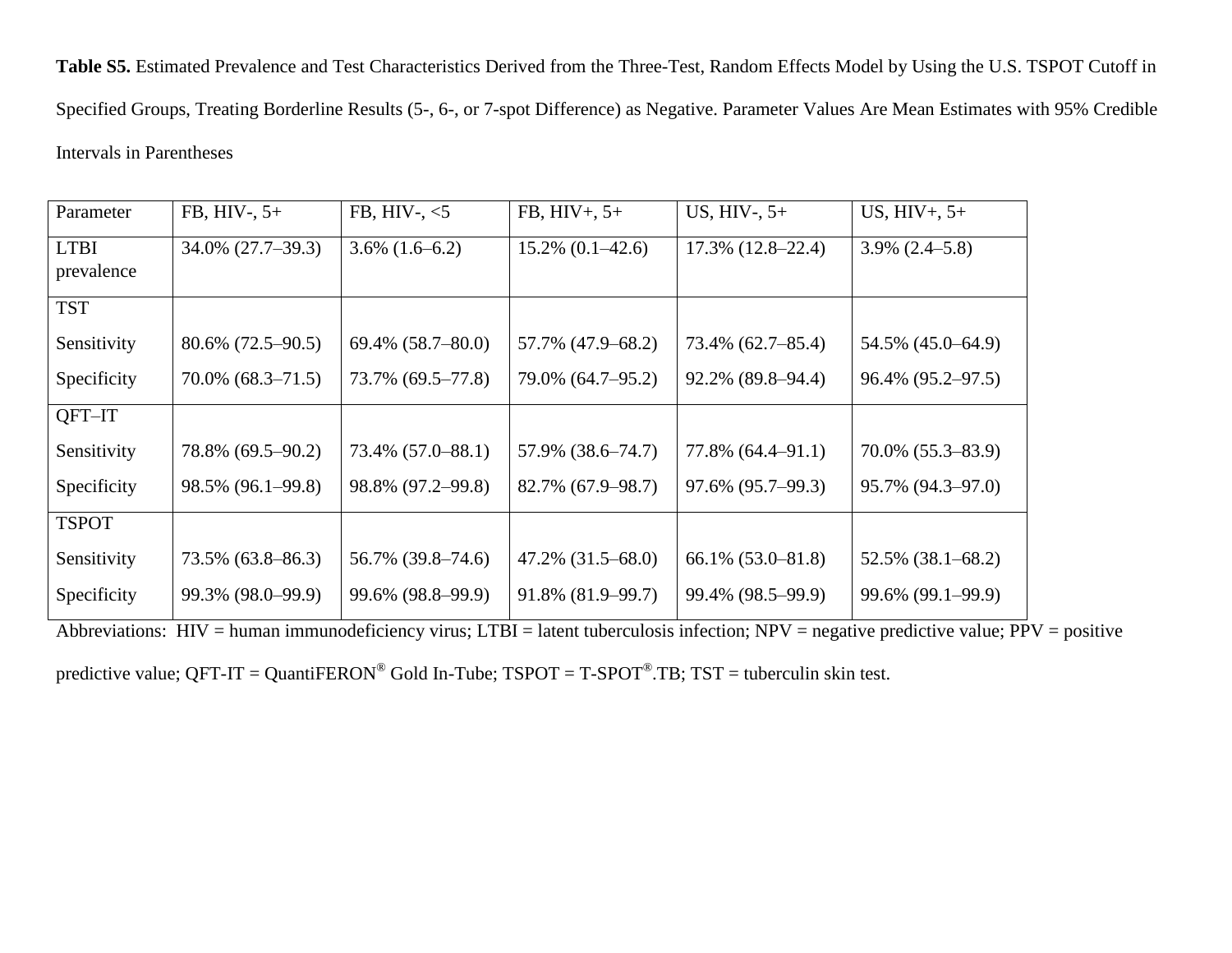Figure S1. Latent tuberculosis prevalence and test characteristics (sensitivity and specificity) by prespecified groups. On the x–axis, the label "CI" stands for the model that assumes conditional independence of the tests, "R" stands for the model that includes a random effect (to model conditional dependence between the tests), and "Prior" shows the literature–based prior distribution (for test sensitivity only). The horizontal lines in the center of the rectangles are the Bayesian posterior means, whereas the top and bottom lines in each box are the boundaries of the first and third quartiles, respectively. The tips of the vertical lines span the 95% credible interval for each parameter. For purposes of this analysis, TSPOT was evaluated by using the international criteria for a positive test ( $\geq 6$  spots is positive;  $\leq 5$  spots is negative).

Abbreviations: CI=conditional independence model; prev = latent tuberculosis prevalence; Prior=scientific literature-based prior distribution (for test sensitivity only); R=random effect model; sensQFT = sensitivity of QuantiFERON® Gold In-Tube; sensTSPOT = sensitivity of T-SPOT®.TB; sensTST = sensitivity of the tuberculin skin test; specQFT = specificity of QuantiFERON Gold In-Tube; specTSPOT = specificity of T-SPOT.TB<sup>®</sup>;  $spectST = specificity of the tuberculin skin test.$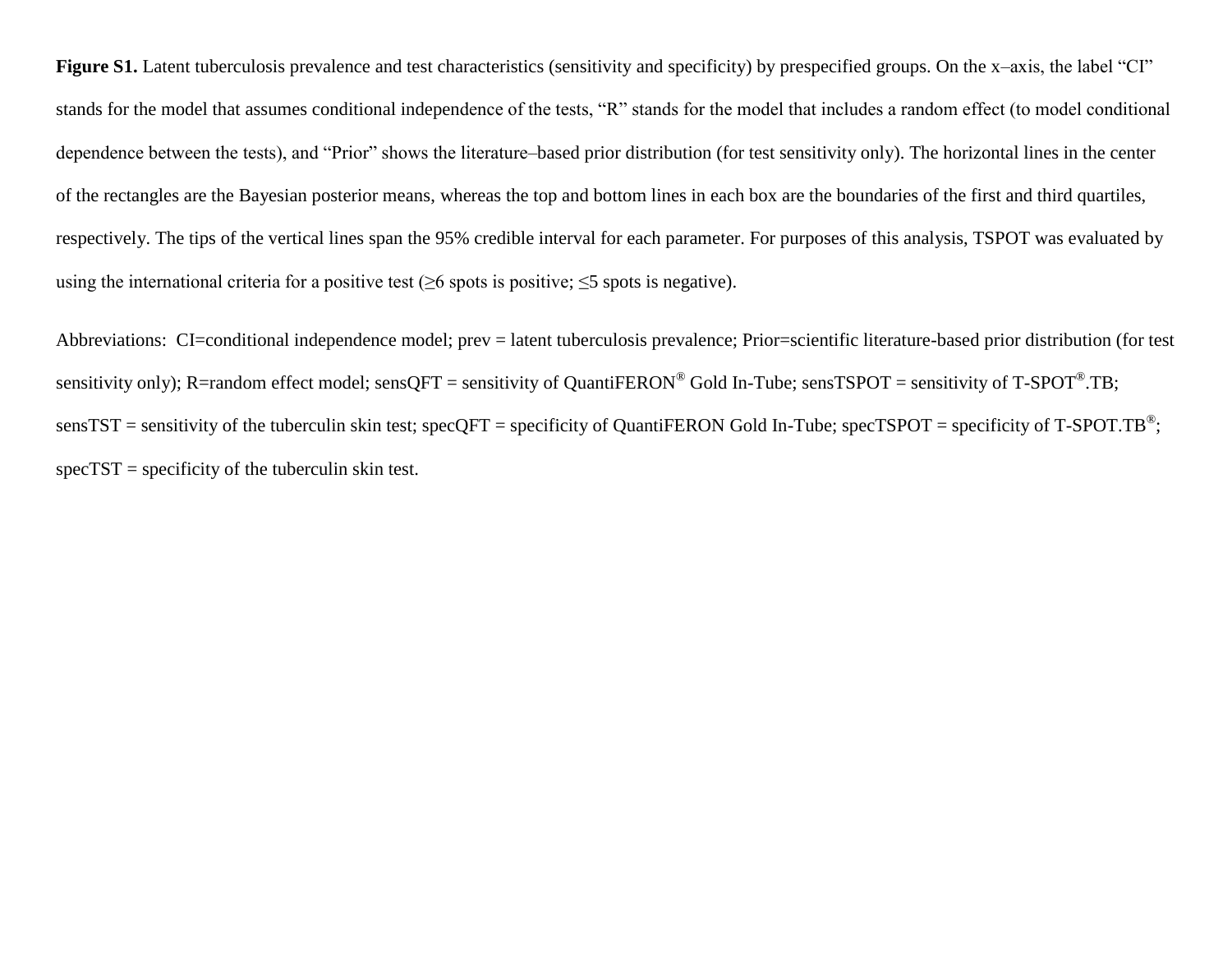#### **References**

- 1. Zellweger JP, Sotgiu G, Block M, et al. Risk Assessment of Tuberculosis in Contacts by IFN-gamma Release Assays. A Tuberculosis Network European Trials Group Study. *Am J Respir Crit Care Med* 2015;191(10):1176-84. doi: 10.1164/rccm.201502-0232OC
- 2. Diel R, Loddenkemper R, Meywald-Walter K, et al. Predictive value of a whole blood IFN-gamma assay for the development of active tuberculosis disease after recent infection with Mycobacterium tuberculosis. *Am J Respir Crit Care Med* 2008;177(10):1164-70. doi: 10.1164/rccm.200711-1613OC
- 3. Diel R, Goletti D, Ferrara G, et al. Interferon-gamma release assays for the diagnosis of latent Mycobacterium tuberculosis infection: a systematic review and meta-analysis. *Eur Respir J* 2011;37(1):88-99. doi: 10.1183/09031936.00115110
- 4. Hill PC, Jackson-Sillah DJ, Fox A, et al. Incidence of tuberculosis and the predictive value of ELISPOT and Mantoux tests in Gambian case contacts. *PLoS One* 2008;3(1):e1379. doi: 10.1371/journal.pone.0001379
- 5. Kik SV, Franken WP, Mensen M, et al. Predictive value for progression to tuberculosis by IGRA and TST in immigrant contacts. *Eur Respir J* 2010;35(6):1346-53. doi: 10.1183/09031936.00098509
- 6. Lienhardt C, Fielding K, Hane AA, et al. Evaluation of the prognostic value of IFN-gamma release assay and tuberculin skin test in household contacts of infectious tuberculosis cases in Senegal. *PLoS One* 2010;5(5):e10508. doi: 10.1371/journal.pone.0010508
- 7. Yoshiyama T, Harada N, Higuchi K, et al. Use of the QuantiFERON-TB Gold test for screening tuberculosis contacts and predicting active disease. *Int J Tuberc Lung Dis* 2010;14(7):819-27.
- 8. Higuchi K, Harada N, Mori T, et al. Use of QuantiFERON-TB Gold to investigate tuberculosis contacts in a high school. *Respirology* 2007;12(1):88-92. doi: 10.1111/j.1440-1843.2006.01000.x
- 9. Bradshaw L, Davies E, Devine M, et al. The role of the interferon gamma release assay in assessing recent tuberculosis transmission in a hospital incident. *PLoS One* 2011;6(6):e20770. doi:

10.1371/journal.pone.0020770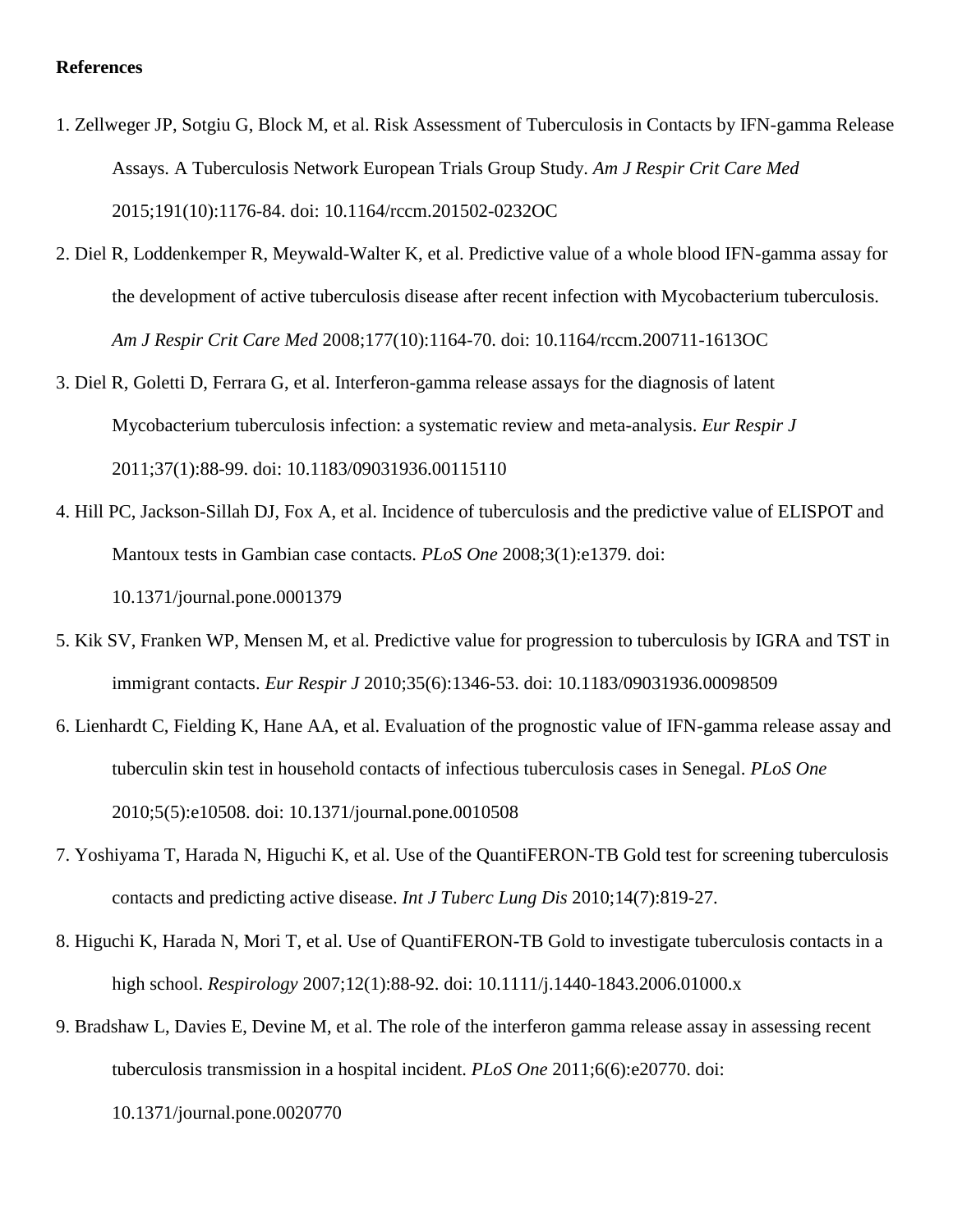- 10. Song S, Jeon D, Kim JW, et al. Performance of confirmatory interferon-gamma release assays in school TB outbreaks. *Chest* 2012;141(4):983-88. doi: 10.1378/chest.11-1158
- 11. Bakir M, Millington KA, Soysal A, et al. Prognostic value of a T-cell-based, interferon-gamma biomarker in children with tuberculosis contact. *Ann Intern Med* 2008;149(11):777-87.
- 12. Kruczak K, Duplaga M, Sanak M, et al. Comparison of IGRA tests and TST in the diagnosis of latent tuberculosis infection and predicting tuberculosis in risk groups in Krakow, Poland. *Scand J Infect Dis* 2014;46(9):649-55. doi: 10.3109/00365548.2014.927955
- 13. Pullar ND, Steinum H, Bruun JN, et al. HIV patients with latent tuberculosis living in a low-endemic country do not develop active disease during a 2 year follow-up; a Norwegian prospective multicenter study. *BMC infectious diseases* 2014;14:667. doi: 10.1186/s12879-014-0667-0
- 14. Santin M, Casas S, Saumoy M, et al. Detection of latent tuberculosis by the tuberculin skin test and a wholeblood interferon-gamma release assay, and the development of active tuberculosis in HIV-seropositive persons. *Diagn Microbiol Infect Dis* 2011;69(1):59-65. doi: 10.1016/j.diagmicrobio.2010.09.005
- 15. Aichelburg MC, Rieger A, Breitenecker F, et al. Detection and prediction of active tuberculosis disease by a whole-blood interferon-gamma release assay in HIV-1-infected individuals. *Clin Infect Dis* 2009;48(7):954-62. doi: 10.1086/597351
- 16. Jonnalagadda S, Lohman Payne B, Brown E, et al. Latent tuberculosis detection by interferon gamma release assay during pregnancy predicts active tuberculosis and mortality in human immunodeficiency virus type 1-infected women and their children. *J Infect Dis* 2010;202(12):1826-35. doi: 10.1086/657411
- 17. Lange B, Vavra M, Kern WV, et al. Development of tuberculosis in immunocompromised patients with a positive tuberculosis-specific IGRA. *Int J Tuberc Lung Dis* 2012;16(4):492-5. doi: 10.5588/ijtld.11.0416
- 18. Sester M, van Leth F, Bruchfeld J, et al. Risk assessment of tuberculosis in immunocompromised patients. A TBNET study. *Am J Respir Crit Care Med* 2014;190(10):1168-76. doi: 10.1164/rccm.201405- 0967OC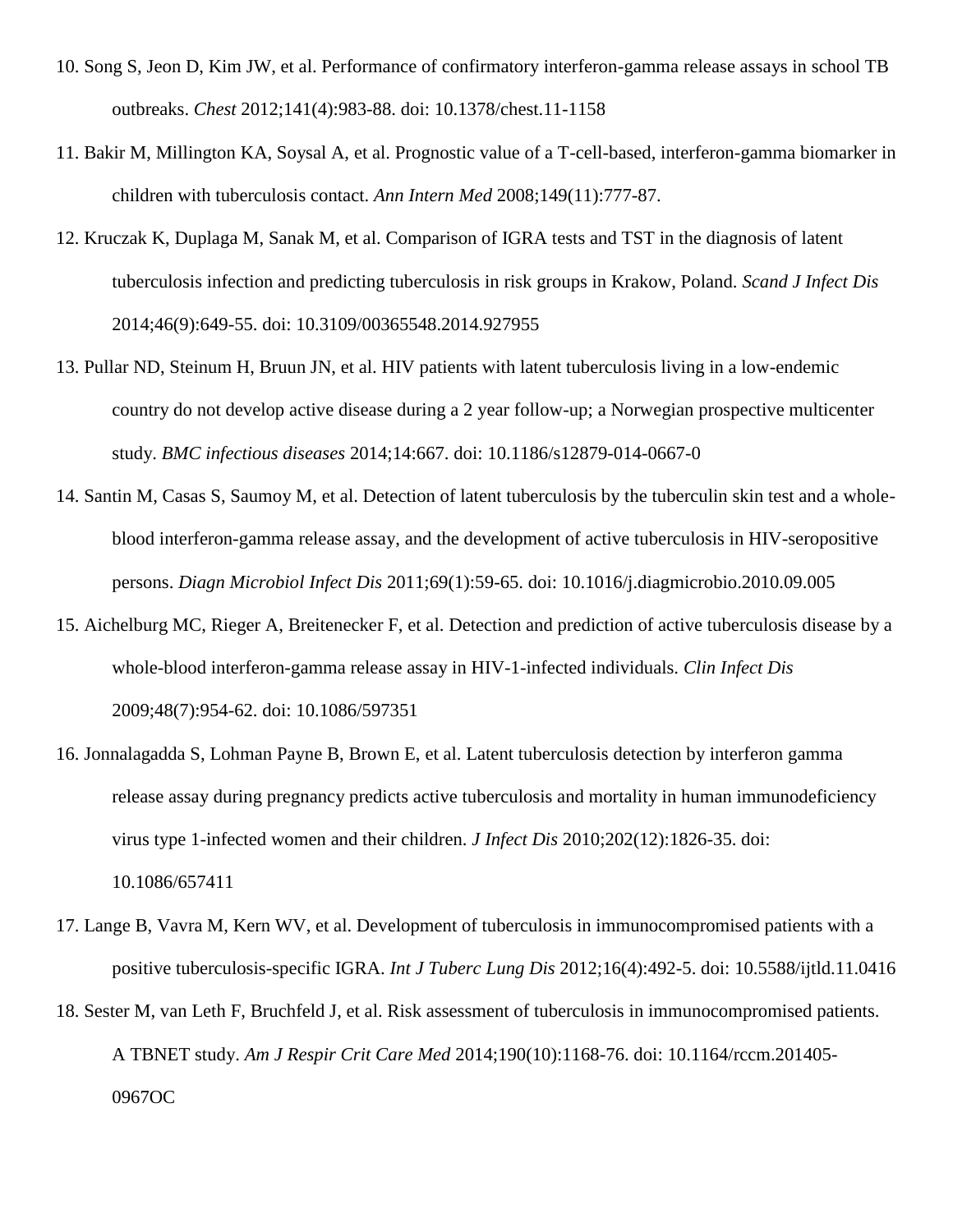- 19. Lee SS, Chou KJ, Su IJ, et al. High prevalence of latent tuberculosis infection in patients in end-stage renal disease on hemodialysis: Comparison of QuantiFERON-TB GOLD, ELISPOT, and tuberculin skin test. *Infection* 2009;37(2):96-102. doi: 10.1007/s15010-008-8082-3
- 20. Chang B, Park HY, Jeon K, et al. Interferon-gamma release assay in the diagnosis of latent tuberculosis infection in arthritis patients treated with tumor necrosis factor antagonists in Korea. *Clin Rheumatol* 2011;30(12):1535-41. doi: 10.1007/s10067-011-1771-9
- 21. Leung CC, Yam WC, Yew WW, et al. T-Spot.TB outperforms tuberculin skin test in predicting tuberculosis disease. *Am J Respir Crit Care Med* 2010;182(6):834-40. doi: 10.1164/rccm.200912-1875OC
- 22. Kim SH, Lee SO, Park JB, et al. A prospective longitudinal study evaluating the usefulness of a T-cellbased assay for latent tuberculosis infection in kidney transplant recipients. *Am J Transplant* 2011;11(9):1927-35. doi: 10.1111/j.1600-6143.2011.03625.x
- 23. Harstad I, Winje BA, Heldal E, et al. Predictive values of QuantiFERON-TB Gold testing in screening for tuberculosis disease in asylum seekers. *Int J Tuberc Lung Dis* 2010;14(9):1209-11.
- 24. Mahomed H, Hawkridge T, Verver S, et al. The tuberculin skin test versus QuantiFERON TB Gold(R) in predicting tuberculosis disease in an adolescent cohort study in South Africa. *PLoS One* 2011;6(3):e17984. doi: 10.1371/journal.pone.0017984
- 25. Schablon A, Diel R, Diner G, et al. Specificity of a whole blood IGRA in German nursing students. *BMC infectious diseases* 2011;11:245. doi: 10.1186/1471-2334-11-245
- 26. Mandalakas AM, Kirchner HL, Walzl G, et al. Optimizing the detection of recent tuberculosis infection in children in a high tuberculosis-HIV burden setting. *Am J Respir Crit Care Med* 2015;191(7):820-30. doi: 10.1164/rccm.201406-1165OC
- 27. Sackoff JE, Torian LV, Frieden TR. TB prevention in HIV clinics in New York City. *Int J Tuberc Lung Dis* 2001;5(2):123-8.
- 28. Zhang LF, Liu XQ, Zhang Y, et al. A prospective longitudinal study evaluating a T-cell-based assay for latent tuberculosis infection in health-care workers in a general hospital in Beijing. *Chin Med J (Engl)* 2013;126(11):2039-44.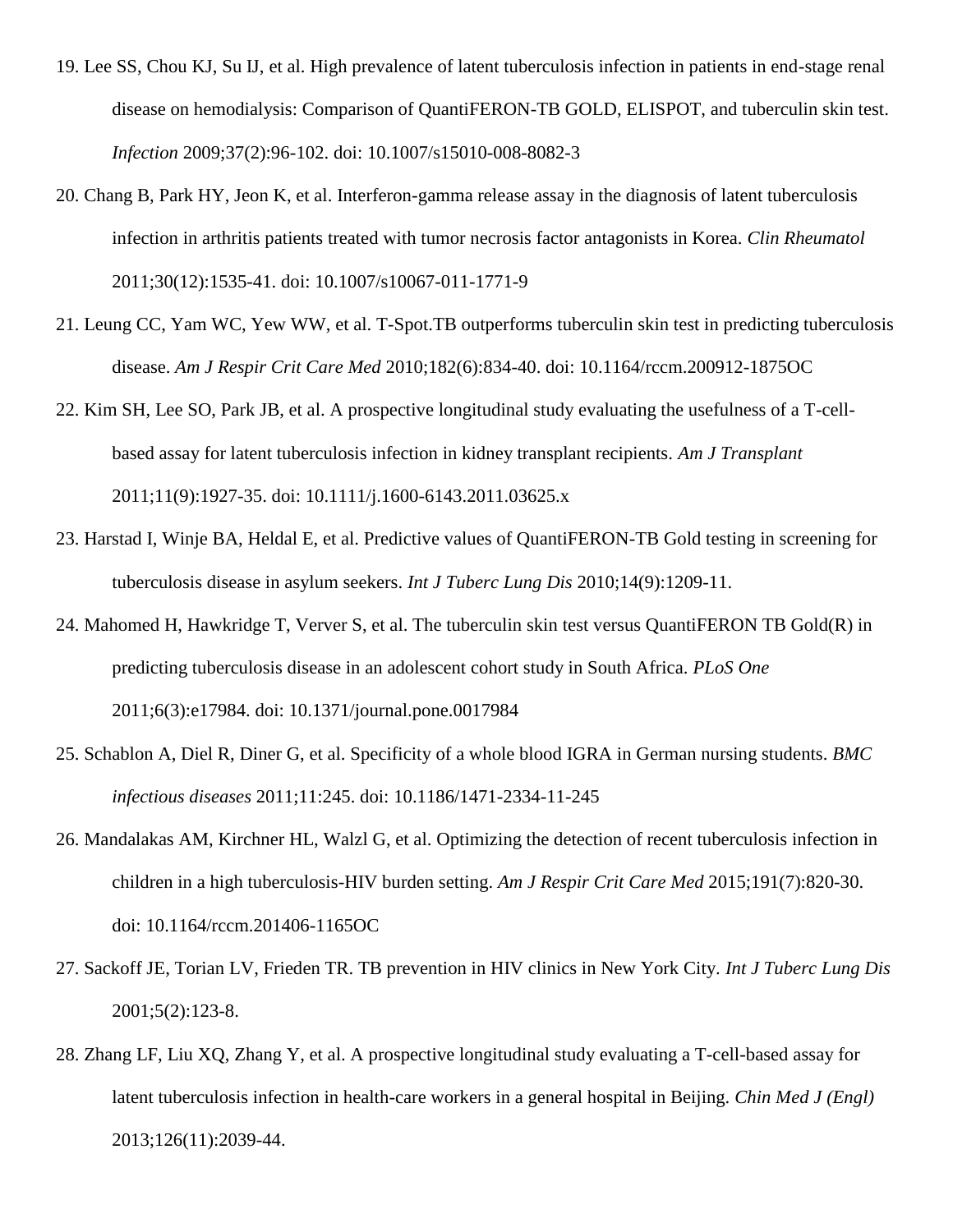- 29. Torres Costa J, Silva R, Ringshausen FC, et al. Screening for tuberculosis and prediction of disease in Portuguese healthcare workers. *J Occup Med Toxicol* 2011;6:19. doi: 10.1186/1745-6673-6-19
- 30. Comstock GW, Livesay VT, Woolpert SF. The prognosis of a positive tuberculin reaction in childhood and adolescence. *Am J Epidemiol* 1974;99(2):131-8.
- 31. Daley CL, Hahn JA, Moss AR, et al. Incidence of tuberculosis in injection drug users in San Francisco: impact of anergy. *Am J Respir Crit Care Med* 1998;157(1):19-22. doi: 10.1164/ajrccm.157.1.9701111
- 32. del Corral H, Paris SC, Marin ND, et al. IFNgamma response to Mycobacterium tuberculosis, risk of infection and disease in household contacts of tuberculosis patients in Colombia. *PLoS One* 2009;4(12):e8257. doi: 10.1371/journal.pone.0008257
- 33. Giri P, Basu S, Sargeant T, et al. Pre-placement screening for tuberculosis in healthcare workers. *Occup Med (Lond)* 2014;64(7):524-9. doi: 10.1093/occmed/kqu107
- 34. Gourevitch MN, Hartel D, Selwyn PA, et al. Effectiveness of isoniazid chemoprophylaxis for HIV-infected drug users at high risk for active tuberculosis. *AIDS* 1999;13(15):2069-74.
- 35. Guwatudde D, Nakakeeto M, Jones-Lopez EC, et al. Tuberculosis in household contacts of infectious cases in Kampala, Uganda. *Am J Epidemiol* 2003;158(9):887-98.
- 36. Higuchi K, Kondo S, Wada M, et al. Contact investigation in a primary school using a whole blood interferon-gamma assay. *J Infect* 2009;58(5):352-7. doi: 10.1016/j.jinf.2009.02.019
- 37. Jeyakumar D. Tuberculin reactivity and subsequent development of tuberculosis in a cohort of student nurses. *Med J Malaysia* 1999;54(4):492-5.
- 38. Leow MK, Dalan R, Chee CB, et al. Latent tuberculosis in patients with diabetes mellitus: prevalence, progression and public health implications. *Exp Clin Endocrinol Diabetes* 2014;122(9):528-32. doi: 10.1055/s-0034-1377044
- 39. Leung CC, Yew WW, Chang KC, et al. Risk of active tuberculosis among schoolchildren in Hong Kong. *Arch Pediatr Adolesc Med* 2006;160(3):247-51. doi: 10.1001/archpedi.160.3.247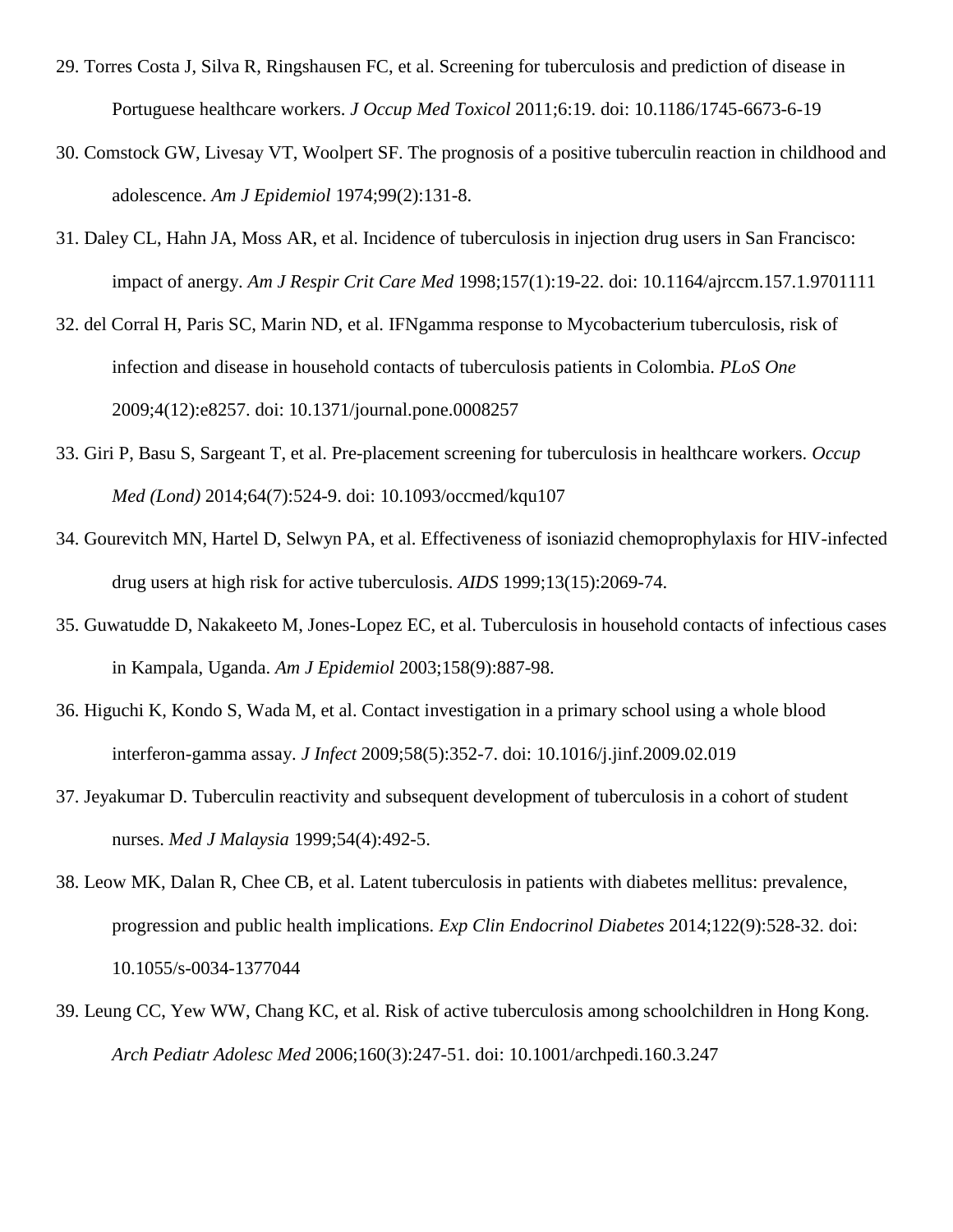- 40. Markowitz N, Hansen NI, Hopewell PC, et al. Incidence of tuberculosis in the United States among HIVinfected persons. The Pulmonary Complications of HIV Infection Study Group. *Ann Intern Med* 1997;126(2):123-32.
- 41. Rakotosamimanana N, Richard V, Raharimanga V, et al. Biomarkers for risk of developing active tuberculosis in contacts of TB patients: a prospective cohort study. *Eur Respir J* 2015;46(4):1095-103. doi: 10.1183/13993003.00263-2015
- 42. Doherty TM, Demissie A, Olobo J, et al. Immune responses to the Mycobacterium tuberculosis-specific antigen ESAT-6 signal subclinical infection among contacts of tuberculosis patients. *J Clin Microbiol* 2002;40(2):704-6.
- 43. Rueda ZV, Arroyave L, Marin D, et al. High prevalence and risk factors associated with latent tuberculous infection in two Colombian prisons. *Int J Tuberc Lung Dis* 2014;18(10):1166-71. doi: 10.5588/ijtld.14.0179
- 44. Selwyn PA, Sckell BM, Alcabes P, et al. High risk of active tuberculosis in HIV-infected drug users with cutaneous anergy. *JAMA* 1992;268(4):504-9.
- 45. Silverman MS, Reynolds D, Kavsak PA, et al. Use of an interferon-gamma based assay to assess bladder cancer patients treated with intravesical BCG and exposed to tuberculosis. *Clin Biochem* 2007;40(12):913-5. doi: 10.1016/j.clinbiochem.2007.04.006
- 46. Thomas TA, Mondal D, Noor Z, et al. Malnutrition and helminth infection affect performance of an interferon gamma-release assay. *Pediatrics* 2010;126(6):e1522-9. doi: 10.1542/peds.2010-0885
- 47. Wyndham-Thomas C, Dirix V, Schepers K, et al. Contribution of a heparin-binding haemagglutinin interferon-gamma release assay to the detection of Mycobacterium tuberculosis infection in HIVinfected patients: comparison with the tuberculin skin test and the QuantiFERON-TB Gold In-tube. *BMC infectious diseases* 2015;15:59. doi: 10.1186/s12879-015-0796-0
- 48. Joshi R, Narang U, Zwerling A, et al. Predictive value of latent tuberculosis tests in Indian healthcare workers: a cohort study. *Eur Respir J* 2011;38(6):1475-7. doi: 10.1183/09031936.00014611